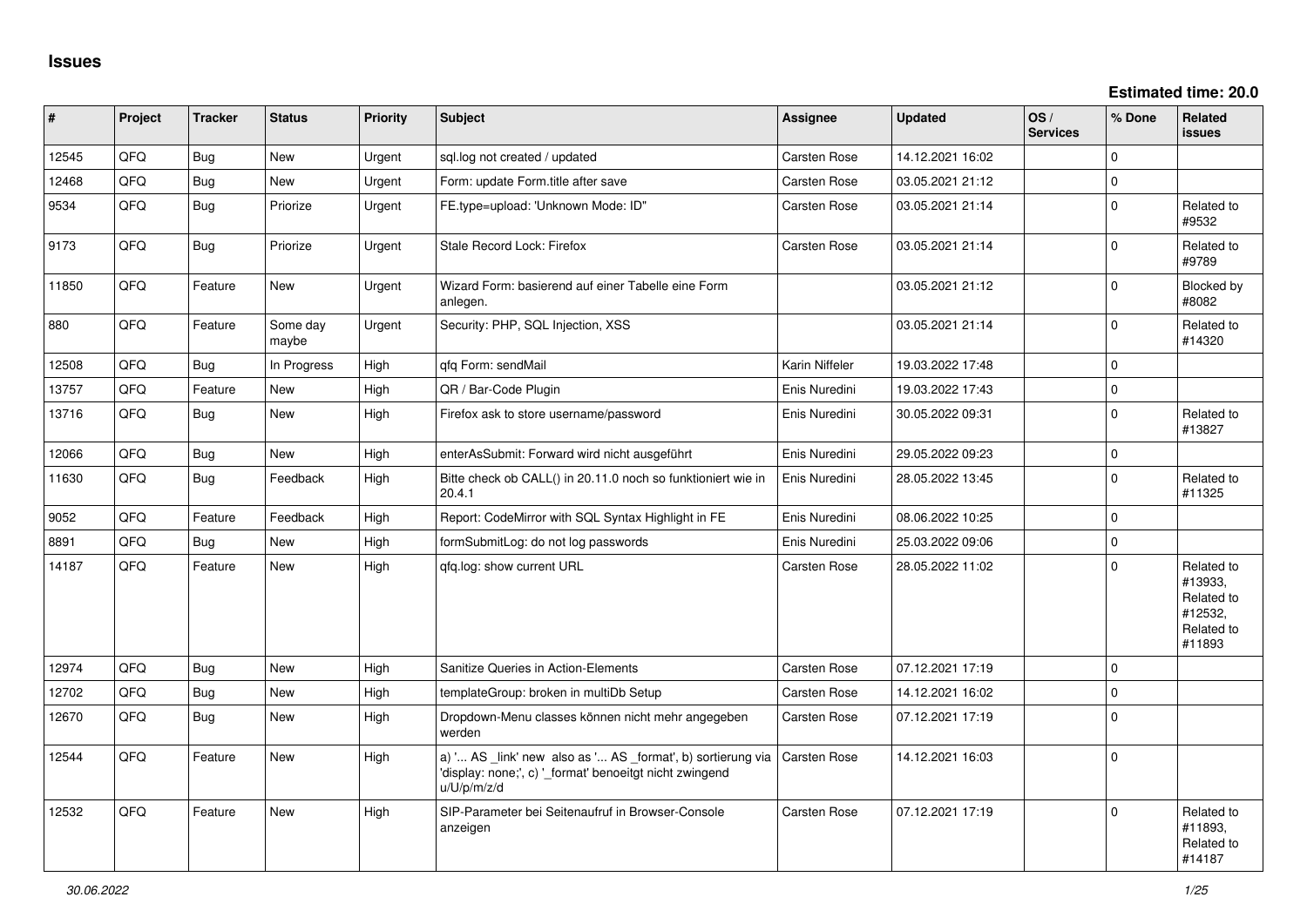| $\pmb{\#}$ | Project | <b>Tracker</b> | <b>Status</b> | <b>Priority</b> | <b>Subject</b>                                                                             | Assignee            | <b>Updated</b>   | OS/<br><b>Services</b> | % Done      | Related<br><b>issues</b>                                             |
|------------|---------|----------------|---------------|-----------------|--------------------------------------------------------------------------------------------|---------------------|------------------|------------------------|-------------|----------------------------------------------------------------------|
| 12513      | QFQ     | Bug            | <b>New</b>    | High            | Implement server side check of maxlength                                                   | Carsten Rose        | 07.12.2021 17:19 |                        | 0           |                                                                      |
| 12463      | QFQ     | <b>Bug</b>     | ToDo          | High            | QFQ Function: 'function' and 'sql' on same level - output of<br>sal is shown two times.    | Carsten Rose        | 15.12.2021 16:31 |                        | $\Omega$    |                                                                      |
| 12395      | QFQ     | <b>Bug</b>     | ToDo          | High            | QFQ Function: Result two times shown                                                       | Carsten Rose        | 18.02.2022 08:59 |                        | $\Omega$    |                                                                      |
| 12186      | QFQ     | Feature        | New           | High            | TinyMCE Config für Objekte                                                                 | Carsten Rose        | 07.12.2021 17:19 |                        | 0           | <b>Blocks</b><br>#12632                                              |
| 11893      | QFQ     | Feature        | New           | High            | Broken SIP: a) only report one time, b) only report in main<br>column                      | Carsten Rose        | 12.05.2021 12:13 |                        | 0           | Related to<br>#12532,<br>Related to<br>#14187                        |
| 10640      | QFQ     | <b>Bug</b>     | New           | High            | TypeAhead Tag: FE editierbar trotz readOnly                                                | Carsten Rose        | 03.05.2021 21:12 |                        | 0           | Related to<br>#7795                                                  |
| 10508      | QFQ     | <b>Bug</b>     | New           | High            | Multi Form broken on Multi DB Instance                                                     | Carsten Rose        | 03.05.2021 21:12 |                        | $\Omega$    |                                                                      |
| 10506      | QFQ     | Bug            | New           | High            | Template Group broken on MultiDB instance                                                  | Carsten Rose        | 03.05.2021 21:12 |                        | $\mathsf 0$ | Related to<br>#10505                                                 |
| 10081      | QFQ     | Bug            | New           | High            | Stale record lock after 'forbidden' character                                              | Carsten Rose        | 03.05.2021 21:12 |                        | 0           | Related to<br>#10082.<br>Related to<br>#9789                         |
| 9789       | QFQ     | <b>Bug</b>     | In Progress   | High            | Record Lock: release to early on 'leave page'                                              | <b>Carsten Rose</b> | 10.01.2022 09:25 |                        | 100         | Related to<br>#10081,<br>Related to<br>#9173,<br>Related to<br>#8702 |
| 9531       | QFQ     | Bug            | <b>New</b>    | High            | FE File: Dynamic Update / modeSql / required detected<br>even it not set                   | Carsten Rose        | 11.06.2021 20:32 |                        | 0           | Related to<br>#12398                                                 |
| 9517       | QFQ     | Feature        | In Progress   | High            | Input multiple tags with typeahead                                                         | Carsten Rose        | 03.05.2021 21:14 |                        | 40          | Related to<br>#10150                                                 |
| 9347       | QFQ     | Bug            | New           | High            | FE.type=upload with dynamic show/hidden: required not<br>detected                          | Carsten Rose        | 12.06.2021 10:40 |                        | $\Omega$    | Related to<br>#5305,<br>Related to<br>#12398                         |
| 9121       | QFQ     | <b>Bug</b>     | Priorize      | High            | sip links have r and __dbIndexData set                                                     | Carsten Rose        | 12.06.2021 10:41 |                        | $\Omega$    |                                                                      |
| 8962       | QFQ     | Feature        | New           | High            | allow for form fields with identical names                                                 | <b>Carsten Rose</b> | 03.05.2021 21:14 |                        | 0           |                                                                      |
| 8668       | QFQ     | <b>Bug</b>     | <b>New</b>    | High            | Pill disabled: dyamic mode 'hidden' not respected - FE is still   Carsten Rose<br>required |                     | 03.05.2021 21:14 |                        | $\Omega$    |                                                                      |
| 8431       | QFQ     | Bug            | New           | High            | autocron.php with wrong path                                                               | Carsten Rose        | 03.05.2021 21:14 |                        | 0           |                                                                      |
| 8204       | QFQ     | Feature        | Priorize      | High            | Position 'required mark'                                                                   | Carsten Rose        | 16.06.2021 13:44 |                        | 0           |                                                                      |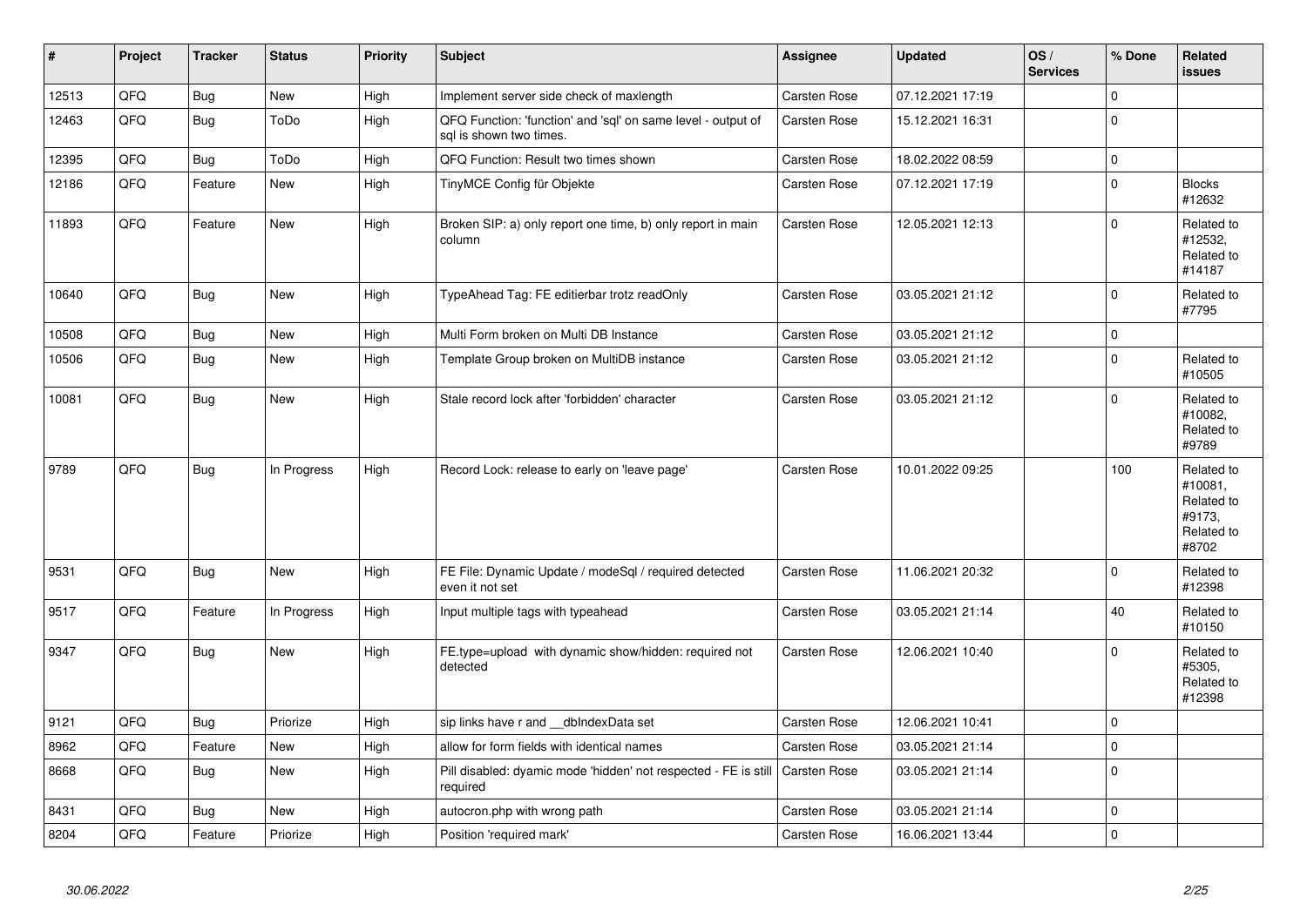| #     | Project | <b>Tracker</b> | <b>Status</b>     | <b>Priority</b> | <b>Subject</b>                                                                                         | <b>Assignee</b>     | <b>Updated</b>   | OS/<br><b>Services</b> | % Done      | <b>Related</b><br><b>issues</b>                 |
|-------|---------|----------------|-------------------|-----------------|--------------------------------------------------------------------------------------------------------|---------------------|------------------|------------------------|-------------|-------------------------------------------------|
| 8083  | QFQ     | Bug            | <b>New</b>        | High            | FormEditor: primary table list does not respect<br>'indexDb={{indexData:Y}}'                           | <b>Carsten Rose</b> | 03.05.2021 21:14 |                        | $\Omega$    | Has duplicate<br>#6678                          |
| 8082  | QFQ     | Feature        | Priorize          | High            | Contact form without saving record                                                                     | Carsten Rose        | 07.12.2021 15:20 |                        | $\Omega$    | Related to<br>#8587,<br><b>Blocks</b><br>#11850 |
| 7899  | QFQ     | <b>Bug</b>     | New               | High            | Fe.type=password / retype / required: always complain<br>about missing value                           | Carsten Rose        | 03.05.2021 21:14 |                        | $\Omega$    |                                                 |
| 7850  | QFQ     | Feature        | New               | High            | Upload records: non 'pathFileName' column                                                              | Carsten Rose        | 03.05.2021 21:14 |                        | $\mathbf 0$ |                                                 |
| 7650  | QFQ     | <b>Bug</b>     | New               | High            | Optional do not show 'required' sign on FormElement                                                    | Carsten Rose        | 03.05.2021 21:14 |                        | $\pmb{0}$   |                                                 |
| 6116  | QFQ     | Bug            | Priorize          | High            | value of checkbox not saved                                                                            | Carsten Rose        | 07.12.2021 17:19 |                        | $\mathbf 0$ |                                                 |
| 5715  | QFQ     | Feature        | <b>New</b>        | High            | PDF Caching                                                                                            | <b>Carsten Rose</b> | 03.05.2021 21:14 |                        | $\Omega$    | Related to<br>#5851,<br>Related to<br>#6357     |
| 5459  | QFQ     | Bug            | <b>New</b>        | High            | Multi DB: spread system tables between 'QFQ' and<br>'Data'-DB                                          | Carsten Rose        | 03.05.2021 21:14 |                        | $\mathbf 0$ | Related to<br>#4720                             |
| 5221  | QFQ     | <b>Bug</b>     | New               | High            | Download Dialog: Bleibt stehen in FF wenn Datei<br>automatisch gespeichert wird.                       | Carsten Rose        | 03.05.2021 21:14 |                        | $\Omega$    |                                                 |
| 4279  | QFQ     | Bug            | Some day<br>maybe | High            | config.linkVars lost                                                                                   | Carsten Rose        | 03.05.2021 21:14 |                        | $\Omega$    |                                                 |
| 4258  | QFQ     | Feature        | Some day<br>maybe | High            | <b>System Defaults: Forms</b>                                                                          | <b>Carsten Rose</b> | 03.05.2021 21:14 |                        | $\mathbf 0$ |                                                 |
| 3990  | QFQ     | Feature        | Some day<br>maybe | High            | custom class definition: add space automatically                                                       | <b>Carsten Rose</b> | 03.05.2021 21:14 |                        | $\Omega$    |                                                 |
| 3967  | QFQ     | Feature        | Some day<br>maybe | High            | Report: Checkbox, Radio, Dropdown, Input welches ohne<br>Submit funktioniert - 'Inline-Form'           | Carsten Rose        | 03.05.2021 21:14 |                        | $\Omega$    |                                                 |
| 3848  | QFQ     | Feature        | Some day<br>maybe | High            | Antivirus check fuer Upload files in qfq?                                                              | Carsten Rose        | 03.05.2021 21:14 |                        | $\Omega$    | Related to<br>#4131                             |
| 3727  | QFQ     | Feature        | <b>New</b>        | High            | Security: Session Hijacking erschweren                                                                 | Carsten Rose        | 03.05.2021 21:14 |                        | $\pmb{0}$   |                                                 |
| 3570  | QFQ     | Bug            | Some day<br>maybe | High            | Formular mit prmitnew permitEdit=Always wird nicht<br>aufgerufen (ist leer)                            | <b>Carsten Rose</b> | 03.05.2021 21:14 |                        | $\Omega$    |                                                 |
| 3109  | QFQ     | Bug            | Some day<br>maybe | High            | RealUrl: Links werden nicht korrekt gerendert                                                          | Carsten Rose        | 03.05.2021 21:14 |                        | $\mathbf 0$ |                                                 |
| 3061  | QFQ     | Bug            | Some day<br>maybe | High            | winstitute: mysql connection durcheinander - nmhp17<br>(ag7)/QFQ arbeitet mit DB/Tabellen von biostat. | Carsten Rose        | 03.05.2021 21:14 |                        | $\Omega$    |                                                 |
| 11237 | QFQ     | Bug            | New               | High            | Radiobutton / parameter.buttonClass= btn-default - kein dirty<br>Trigger                               | Benjamin Baer       | 03.05.2021 21:12 |                        | $\Omega$    | Related to<br>#10766                            |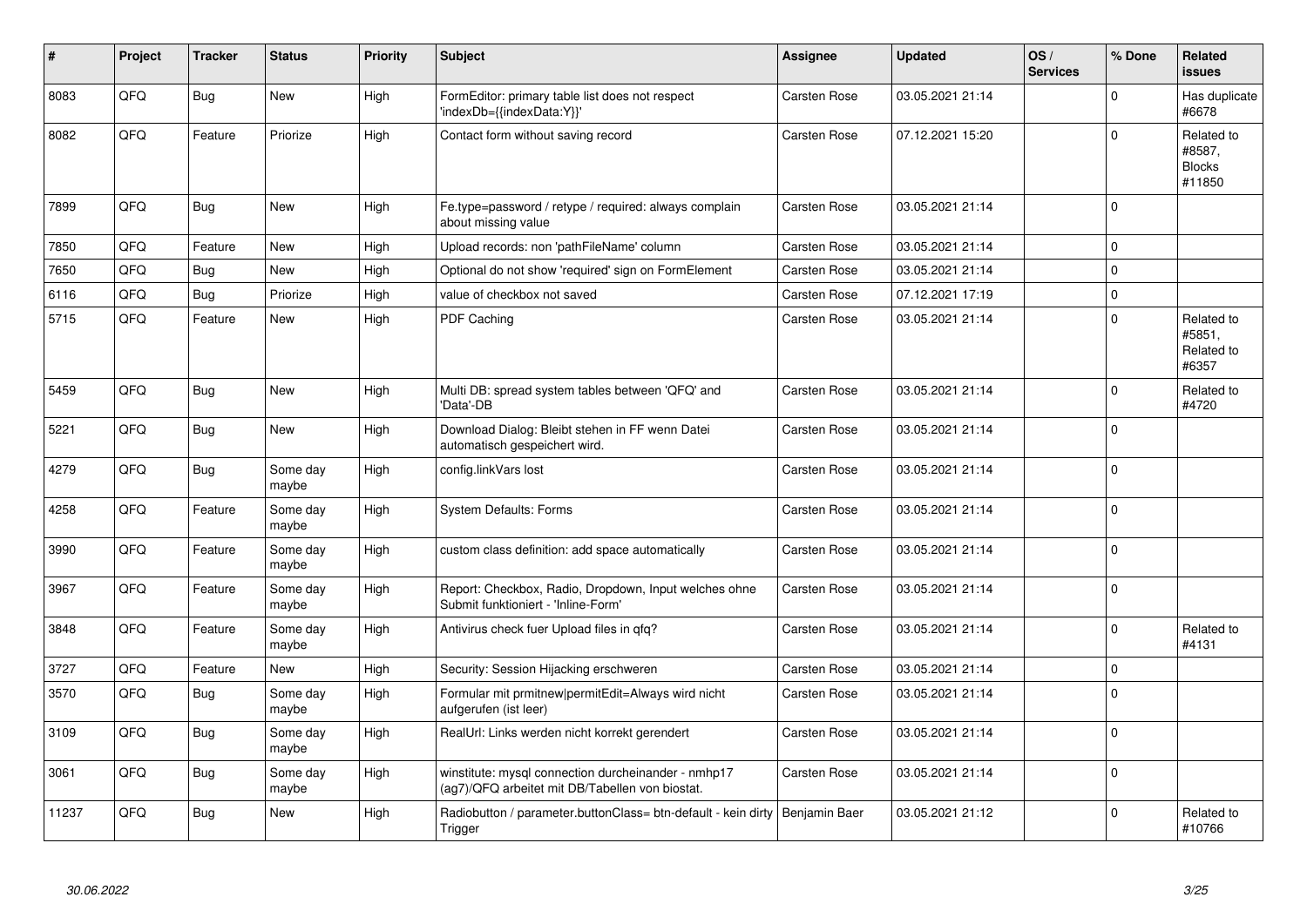| $\sharp$ | Project | <b>Tracker</b> | <b>Status</b> | <b>Priority</b> | <b>Subject</b>                                                            | <b>Assignee</b>        | <b>Updated</b>   | OS/<br><b>Services</b> | % Done              | Related<br><b>issues</b>                                                                                                                                              |
|----------|---------|----------------|---------------|-----------------|---------------------------------------------------------------------------|------------------------|------------------|------------------------|---------------------|-----------------------------------------------------------------------------------------------------------------------------------------------------------------------|
| 11057    | QFQ     | <b>Bug</b>     | New           | High            | Checkboxes ohne span.checkmark im Report werden<br>ausgeblendet           | Benjamin Baer          | 03.05.2021 21:12 |                        | $\mathbf 0$         | Related to<br>#11039                                                                                                                                                  |
| 9548     | QFQ     | Feature        | Feedback      | High            | FormElement: Pattern mismatch - optional report only on<br>focus lost     | Benjamin Baer          | 03.05.2021 21:14 |                        | $\mathbf 0$         |                                                                                                                                                                       |
| 7602     | QFQ     | Feature        | ToDo          | High            | Multi Select: with checkboxes                                             | Benjamin Baer          | 22.03.2022 09:07 |                        | $\pmb{0}$           |                                                                                                                                                                       |
| 10766    | QFQ     | <b>Bug</b>     | New           | High            | Radiobutton / parameter.buttonClass=btn-default: dynamic<br>update        |                        | 03.05.2021 21:12 |                        | $\mathbf 0$         | Related to<br>#11237                                                                                                                                                  |
| 10114    | QFQ     | Feature        | New           | High            | Symbol (Link): 'G:' (Glyphicon) replaced by 'i:' (icon)                   |                        | 07.12.2021 17:19 |                        | $\Omega$            | Related to<br>#3797,<br>Related to<br>#4194                                                                                                                           |
| 13609    | QFQ     | Feature        | <b>New</b>    | Normal          | QFQ Introduction: Seite aufloesen                                         | Philipp<br>Gröbelbauer | 28.05.2022 11:02 |                        | $\mathbf 0$         |                                                                                                                                                                       |
| 8316     | QFQ     | Bug            | Feedback      | Normal          | Documentation/Behaviour for Nested Queries and<br>Record-Store confusing  | Nicola Chiapolini      | 20.11.2019 09:14 |                        | $\mathbf 0$         |                                                                                                                                                                       |
| 10124    | QFQ     | Feature        | Feedback      | Normal          | qfq AAI-Login                                                             | Karin Niffeler         | 07.05.2020 09:36 |                        | 0                   |                                                                                                                                                                       |
| 14395    | QFQ     | Support        | New           | Normal          | FormEditor: Virtual table columns                                         | Enis Nuredini          | 21.06.2022 16:09 |                        | $\mathbf 0$         |                                                                                                                                                                       |
| 14377    | QFQ     | Bug            | New           | Normal          | Documentation > General Tips: white page after migration                  | Enis Nuredini          | 19.06.2022 16:37 |                        | $\pmb{0}$           |                                                                                                                                                                       |
| 14376    | QFQ     | Feature        | New           | Normal          | QFQ Bootstrap: if missing, create stored procedures                       | Enis Nuredini          | 19.06.2022 16:37 |                        | $\pmb{0}$           |                                                                                                                                                                       |
| 14322    | QFQ     | <b>Bug</b>     | New           | Normal          | Form Load: by default no scroll (save & close should be<br>visible)       | Enis Nuredini          | 15.06.2022 14:12 |                        | $\mathbf 0$         | Related to<br>#14321,<br>Related to<br>#6232                                                                                                                          |
| 14320    | QFQ     | Feature        | ToDo          | Normal          | Allow specific HTML Tags and Attributes: general, TinyMCE                 | Enis Nuredini          | 17.06.2022 10:44 |                        | $\Omega$            | Related to<br>#12664,<br>Related to<br>#12039,<br>Related to<br>#11702,<br>Related to<br>#7239,<br>Related to<br>#3708,<br>Related to<br>#3646,<br>Related to<br>#880 |
| 14303    | QFQ     | Bug            | ToDo          | Normal          | datetime broken with picker                                               | Enis Nuredini          | 17.06.2022 09:02 |                        | 0                   | Related to<br>#12630                                                                                                                                                  |
| 14245    | QFQ     | Bug            | New           | Normal          | Form Save Btn bleibt disabled wenn Datumsfeld über<br>Datepicker geändert | Enis Nuredini          | 27.05.2022 13:45 |                        | $\mathbf 0$         | Related to<br>#13689                                                                                                                                                  |
| 14227    | QFG     | Feature        | New           | Normal          | Selenium Konkurrenz: cypress.io                                           | Enis Nuredini          | 28.05.2022 11:02 |                        | $\mathsf{O}\xspace$ |                                                                                                                                                                       |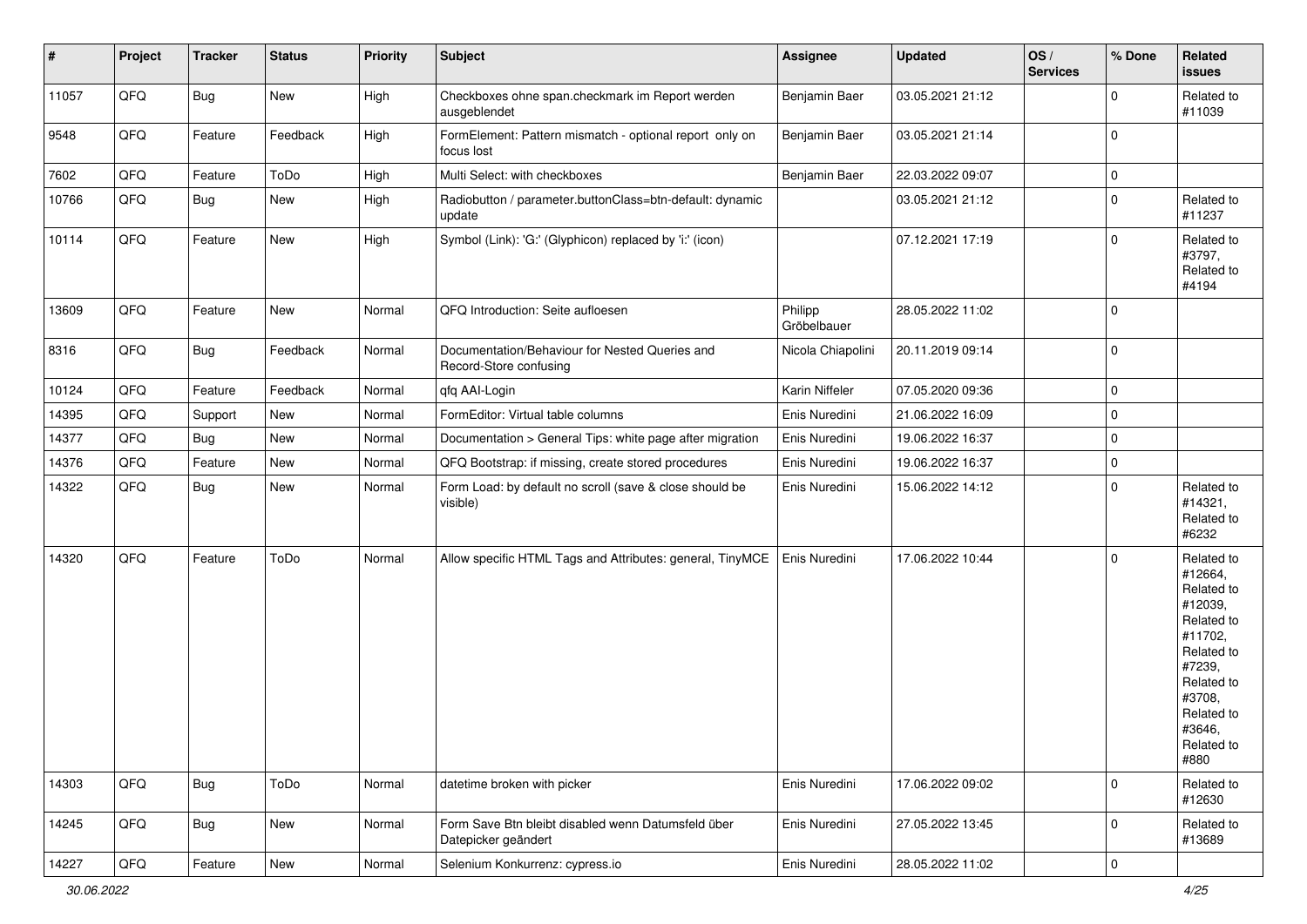| $\vert$ # | Project | <b>Tracker</b> | <b>Status</b>     | <b>Priority</b> | <b>Subject</b>                                                                        | <b>Assignee</b> | <b>Updated</b>   | OS/<br><b>Services</b> | % Done      | Related<br>issues                                                           |
|-----------|---------|----------------|-------------------|-----------------|---------------------------------------------------------------------------------------|-----------------|------------------|------------------------|-------------|-----------------------------------------------------------------------------|
| 14028     | QFQ     | Feature        | New               | Normal          | Required notification: visual nicer                                                   | Enis Nuredini   | 28.05.2022 11:01 |                        | $\mathbf 0$ |                                                                             |
| 13945     | QFQ     | Feature        | New               | Normal          | As link: content before/after link                                                    | Enis Nuredini   | 28.05.2022 11:01 |                        | $\mathbf 0$ | Related to<br>#12262                                                        |
| 13943     | QFQ     | <b>Bug</b>     | Priorize          | Normal          | unable to find formgroup                                                              | Enis Nuredini   | 28.05.2022 11:03 |                        | $\Omega$    |                                                                             |
| 13900     | QFQ     | Feature        | Priorize          | Normal          | Selenium: Check das Cookie/PDF funktioniert                                           | Enis Nuredini   | 25.03.2022 12:45 |                        | $\Omega$    |                                                                             |
| 13899     | QFQ     | <b>Bug</b>     | ToDo              | Normal          | Selenium: zum laufen bringen                                                          | Enis Nuredini   | 25.03.2022 10:24 |                        | $\mathbf 0$ |                                                                             |
| 13767     | QFQ     | <b>Bug</b>     | Feedback          | Normal          | date/time-picker: required shows up/down button orange                                | Enis Nuredini   | 16.05.2022 23:16 |                        | $\mathbf 0$ |                                                                             |
| 13689     | QFQ     | <b>Bug</b>     | New               | Normal          | Enter auf Eingabefeld mit ungültigem Wert führt zu blurry<br>Seite                    | Enis Nuredini   | 28.05.2022 10:53 |                        | $\mathbf 0$ | Related to<br>#14245, Has<br>duplicate<br>#11891                            |
| 13608     | QFQ     | Feature        | Some day<br>maybe | Normal          | Automatic Browser Language Redirect                                                   | Enis Nuredini   | 17.06.2022 08:35 |                        | $\mathbf 0$ |                                                                             |
| 13572     | QFQ     | Feature        | Feedback          | Normal          | Form Load: misleading error message on trying to load non<br>existent primary record  | Enis Nuredini   | 16.05.2022 23:16 |                        | 100         |                                                                             |
| 12989     | QFQ     | Bug            | <b>New</b>        | Normal          | empty string does not trigger dynamic update                                          | Enis Nuredini   | 28.05.2022 11:09 |                        | $\pmb{0}$   |                                                                             |
| 12630     | QFQ     | Feature        | In Progress       | Normal          | Input: date[time]: min / max values                                                   | Enis Nuredini   | 20.06.2022 18:31 |                        | $\mathbf 0$ | Related to<br>#10096,<br>Related to<br>#14302,<br>Related to<br>#14303      |
| 12262     | QFQ     | Feature        | ToDo              | Normal          | Form buttons on top: more customable                                                  | Enis Nuredini   | 17.06.2022 10:44 |                        | $\Omega$    | Related to<br>#13945, Has<br>duplicate<br>#4046, Has<br>duplicate<br>#10080 |
| 11892     | QFQ     | Feature        | New               | Normal          | tablesorter: columns with links are hard to order - new<br>qualifier 'Y: <ord>'</ord> | Enis Nuredini   | 23.03.2022 09:22 |                        | $\Omega$    |                                                                             |
| 10782     | QFQ     | Feature        | Feedback          | Normal          | Tiny MCE: Image Upload                                                                | Enis Nuredini   | 16.05.2022 23:16 |                        | $\mathbf 0$ | Related to<br>#12452                                                        |
| 10569     | QFQ     | Feature        | Priorize          | Normal          | link _blank more safe                                                                 | Enis Nuredini   | 25.03.2022 12:44 |                        | $\pmb{0}$   |                                                                             |
| 10463     | QFQ     | Feature        | New               | Normal          | Report link: expliztes setzen von HTML Tags (Bedarf fuer<br>'data-selenium' & 'id')   | Enis Nuredini   | 23.03.2022 09:23 |                        | $\mathbf 0$ | Related to<br>#7648                                                         |
| 3864      | QFQ     | Feature        | New               | Normal          | Encrypt / decrypt field                                                               | Enis Nuredini   | 30.06.2022 16:29 |                        | $\mathbf 0$ |                                                                             |
| 3613      | QFQ     | Bug            | Some day<br>maybe | Normal          | note /note unchecked -> note div (col-md) wird weiterhin<br>gerendert                 | Elias Villiger  | 01.02.2020 23:19 |                        | 100         |                                                                             |
| 11347     | QFQ     | <b>Bug</b>     | Feedback          | Normal          | If Bedingungen funktionieren nicht korrekt                                            | Christoph Fuchs | 21.03.2021 20:37 |                        | $\mathbf 0$ |                                                                             |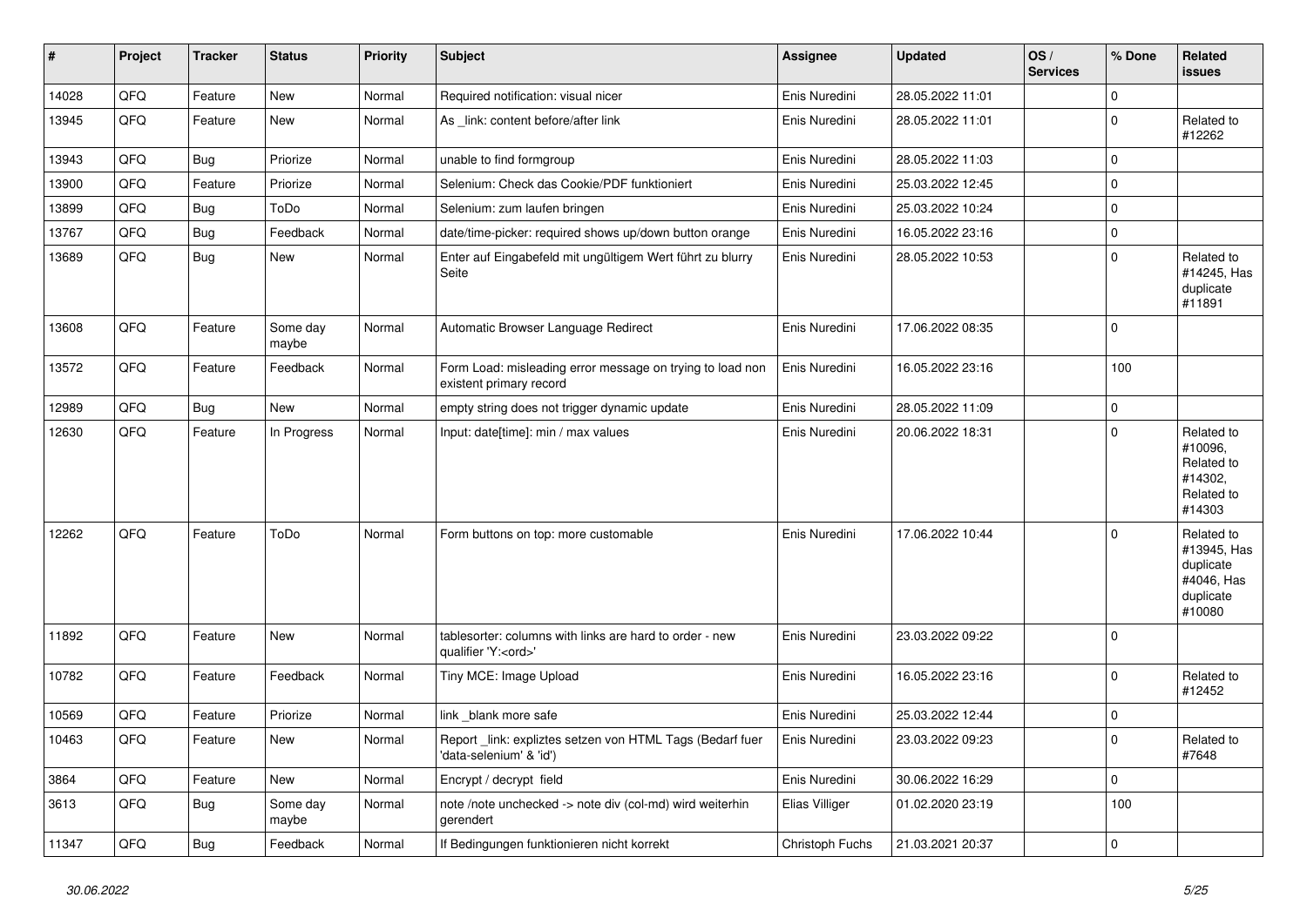| #     | Project | <b>Tracker</b> | <b>Status</b>              | <b>Priority</b> | <b>Subject</b>                                                                           | <b>Assignee</b>     | <b>Updated</b>   | OS/<br><b>Services</b> | % Done         | Related<br>issues                           |
|-------|---------|----------------|----------------------------|-----------------|------------------------------------------------------------------------------------------|---------------------|------------------|------------------------|----------------|---------------------------------------------|
| 14371 | QFQ     | Feature        | Priorize                   | Normal          | LDAP via REPORT                                                                          | Carsten Rose        | 19.06.2022 16:37 |                        | $\Omega$       |                                             |
| 14323 | QFQ     | <b>Bug</b>     | In Progress                | Normal          | Report: render=both single - no impact                                                   | Carsten Rose        | 19.06.2022 18:31 |                        | $\Omega$       |                                             |
| 14305 | QFQ     | <b>Bug</b>     | <b>New</b>                 | Normal          | Inline Report editing does not create history entries                                    | Carsten Rose        | 10.06.2022 11:55 |                        | $\Omega$       |                                             |
| 14304 | QFQ     | Bug            | <b>New</b>                 | Normal          | table sorter view safer does not work                                                    | Carsten Rose        | 10.06.2022 11:49 |                        | 0              |                                             |
| 14290 | QFQ     | Feature        | Priorize                   | Normal          | FormEditor: Show Table Definition                                                        | Carsten Rose        | 19.06.2022 16:37 |                        | $\Omega$       |                                             |
| 14283 | QFQ     | <b>Bug</b>     | Priorize                   | Normal          | HEIC / HEIF convert doesn't trigger                                                      | <b>Carsten Rose</b> | 19.06.2022 16:37 |                        | $\Omega$       |                                             |
| 14233 | QFQ     | <b>Bug</b>     | New                        | Normal          | AS _link: question - HTML is not rendered                                                | <b>Carsten Rose</b> | 28.05.2022 11:02 |                        | 0              |                                             |
| 14175 | QFQ     | <b>Bug</b>     | In Progress                | Normal          | Opening a form with no QFQ Session cookie fails                                          | Carsten Rose        | 03.06.2022 10:40 |                        | $\Omega$       |                                             |
| 14091 | QFQ     | <b>Bug</b>     | New                        | Normal          | inconsistent template path for twig                                                      | Carsten Rose        | 19.04.2022 18:36 |                        | 0              |                                             |
| 14090 | QFQ     | Feature        | New                        | Normal          | Nützliche _script funktionen                                                             | Carsten Rose        | 28.05.2022 11:03 |                        | 0              |                                             |
| 14077 | QFQ     | Bug            | New                        | Normal          | As _link: Attribute 'class' missing by r:1 and r:3 - but should<br>set                   | <b>Carsten Rose</b> | 28.05.2022 11:02 |                        | $\Omega$       | Related to<br>#5342,<br>Related to<br>#4343 |
| 13843 | QFQ     | Feature        | New                        | Normal          | Create JWT via QFQ                                                                       | Carsten Rose        | 19.03.2022 17:42 |                        | $\mathbf 0$    |                                             |
| 13841 | QFQ     | Feature        | New                        | Normal          | Create PDF via iText - evaluate                                                          | Carsten Rose        | 19.03.2022 17:42 |                        | $\Omega$       |                                             |
| 13706 | QFQ     | <b>Bug</b>     | New                        | Normal          | Wrong CheckType in FieldElement LastStatus of Form Cron                                  | <b>Carsten Rose</b> | 21.01.2022 18:20 |                        | 0              |                                             |
| 13700 | QFQ     | Feature        | <b>New</b>                 | Normal          | Redesign qfq.io Seite                                                                    | Carsten Rose        | 19.03.2022 17:43 |                        | $\Omega$       |                                             |
| 13659 | QFQ     | <b>Bug</b>     | New                        | Normal          | wrong sanitize class applied to R-store                                                  | <b>Carsten Rose</b> | 15.01.2022 14:23 |                        | $\Omega$       |                                             |
| 13592 | QFQ     | Bug            | <b>New</b>                 | Normal          | QFQ Build Queue: das vergeben von Tags klappt nicht. Es<br>werden keine Releases gebaut. | <b>Carsten Rose</b> | 19.03.2022 17:45 |                        | $\Omega$       |                                             |
| 13566 | QFQ     | Feature        | Ready to sync<br>(develop) | Normal          | Delete config-example.gfg.php file                                                       | Carsten Rose        | 23.12.2021 09:25 |                        | $\Omega$       |                                             |
| 13467 | QFQ     | Feature        | New                        | Normal          | ChangeLog Generator                                                                      | Carsten Rose        | 19.03.2022 17:46 |                        | $\Omega$       | Related to<br>#11460                        |
| 13460 | QFQ     | Bug            | New                        | Normal          | Doc: Password set/reset  password should not processed<br>with 'html encode'             | Carsten Rose        | 19.03.2022 17:46 |                        | $\Omega$       |                                             |
| 13451 | QFQ     | Bug            | <b>New</b>                 | Normal          | Character Counter / Max Character: Problem in Safari                                     | Carsten Rose        | 15.04.2022 17:18 |                        | $\mathbf 0$    |                                             |
| 13354 | QFQ     | Feature        | New                        | Normal          | Using Websocket in QFQ                                                                   | Carsten Rose        | 10.11.2021 15:47 |                        | $\mathbf 0$    |                                             |
| 13332 | QFQ     | <b>Bug</b>     | New                        | Normal          | Multi Form: Required Felder werden visuell nicht markiert.                               | Carsten Rose        | 19.03.2022 17:47 |                        | 0              |                                             |
| 13331 | QFQ     | Bug            | New                        | Normal          | Multi Form: Clear Icon misplaced                                                         | Carsten Rose        | 19.03.2022 17:47 |                        | 0              |                                             |
| 13330 | QFQ     | Feature        | In Progress                | Normal          | Multi Form: Upload                                                                       | Carsten Rose        | 07.11.2021 12:40 |                        | 50             | Related to<br>#9706                         |
| 12716 | QFQ     | Bug            | New                        | Normal          | template group: Pattern only applied to first instance                                   | Carsten Rose        | 19.03.2022 17:47 |                        | 0              |                                             |
| 12714 | QFQ     | Bug            | New                        | Normal          | Conversion of GIF to PDF broken when GIF contains Alpha.                                 | Carsten Rose        | 19.03.2022 17:49 |                        | $\overline{0}$ |                                             |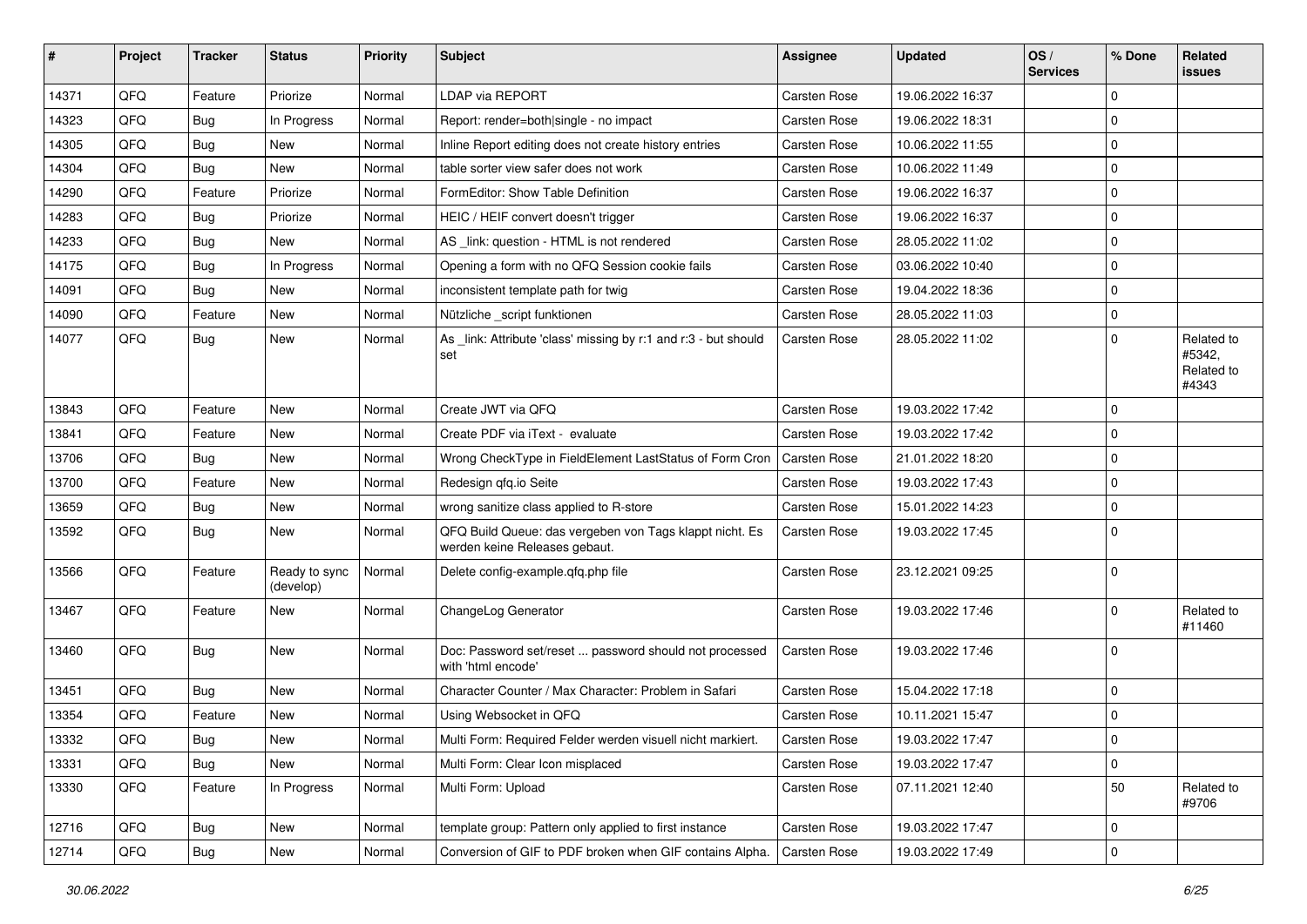| #     | Project | <b>Tracker</b> | <b>Status</b>     | <b>Priority</b> | <b>Subject</b>                                                                                                                                      | Assignee            | <b>Updated</b>   | OS/<br><b>Services</b> | % Done      | <b>Related</b><br><b>issues</b>                                        |
|-------|---------|----------------|-------------------|-----------------|-----------------------------------------------------------------------------------------------------------------------------------------------------|---------------------|------------------|------------------------|-------------|------------------------------------------------------------------------|
| 12679 | QFQ     | Feature        | <b>New</b>        | Normal          | tablesorter: custom column width                                                                                                                    | Carsten Rose        | 16.06.2021 11:10 |                        | $\Omega$    |                                                                        |
| 12664 | QFQ     | Feature        | New               | Normal          | TinyMCE: report/remove malicous HTML/JS Code                                                                                                        | Carsten Rose        | 19.03.2022 17:47 |                        | $\mathbf 0$ | Related to<br>#14320                                                   |
| 12632 | QFQ     | Feature        | <b>New</b>        | Normal          | TinyMCE: Prepare CSS classes for images                                                                                                             | Carsten Rose        | 04.06.2021 14:35 |                        | 100         | Blocked by<br>#12186                                                   |
| 12611 | QFQ     | Feature        | Some day<br>maybe | Normal          | Refactoring: Bootstrap with Lazy Loading                                                                                                            | Carsten Rose        | 08.06.2022 10:37 |                        | $\Omega$    | Related to<br>#12490,<br>Related to<br>#10013.<br>Related to<br>#7732  |
| 12603 | QFQ     | Feature        | New               | Normal          | Dropdown (Select), Radio, checkbox:<br>itemListAlways={{!SELECT key, value}}                                                                        | Carsten Rose        | 19.03.2022 17:47 |                        | $\Omega$    |                                                                        |
| 12584 | QFQ     | Feature        | Feedback          | Normal          | T3 v10 migration script: replace alias-patterns (v11)                                                                                               | Carsten Rose        | 28.05.2022 11:12 |                        | 100         |                                                                        |
| 12581 | QFQ     | <b>Bug</b>     | New               | Normal          | Form.forward=close: Record 'new' in new browser tab ><br>save (& close) >> Form is not reloaded with new created<br>record id and stays in mode=new | Carsten Rose        | 19.03.2022 17:48 |                        | $\Omega$    |                                                                        |
| 12546 | QFQ     | Bug            | Feedback          | Normal          | Branch 'Development' - Unit Tests mit dirty workaround<br>angepasst                                                                                 | Carsten Rose        | 19.03.2022 17:48 |                        | $\Omega$    |                                                                        |
| 12520 | QFQ     | Bug            | <b>New</b>        | Normal          | Switch FE User: still active even FE User session expired                                                                                           | Carsten Rose        | 19.03.2022 17:48 |                        | $\Omega$    |                                                                        |
| 12512 | QFQ     | <b>Bug</b>     | New               | Normal          | Some MySQL Installation can't use 'stored procedures'                                                                                               | Carsten Rose        | 19.03.2022 17:48 |                        | $\mathbf 0$ |                                                                        |
| 12504 | QFQ     | Feature        | Priorize          | Normal          | sql.log: report fe.id                                                                                                                               | <b>Carsten Rose</b> | 05.05.2021 22:09 |                        | $\Omega$    |                                                                        |
| 12503 | QFQ     | Feature        | Priorize          | Normal          | Detect dangerous UPDATE statement with missing WHERE                                                                                                | <b>Carsten Rose</b> | 05.05.2021 22:09 |                        | $\mathbf 0$ |                                                                        |
| 12480 | QFQ     | Feature        | New               | Normal          | If QFQ upgrade is running, block further request                                                                                                    | Carsten Rose        | 03.05.2021 20:45 |                        | 0           |                                                                        |
| 12477 | QFQ     | Feature        | <b>New</b>        | Normal          | Support for refactoring: Form, FormElement, diverse<br>Tabellen/Spalten, tt-content Records                                                         | Carsten Rose        | 03.05.2021 20:45 |                        | $\mathbf 0$ |                                                                        |
| 12474 | QFQ     | Feature        | New               | Normal          | Check BaseConfigURL if it is given and the the last char is '                                                                                       | <b>Carsten Rose</b> | 03.05.2021 20:45 |                        | $\mathbf 0$ |                                                                        |
| 12465 | QFQ     | Feature        | <b>New</b>        | Normal          | QFQ Function: use in FE to fill StoreRecord                                                                                                         | Carsten Rose        | 05.05.2021 21:58 |                        | $\mathbf 0$ |                                                                        |
| 12452 | QFQ     | Feature        | Priorize          | Normal          | BaseURL: alsways with '/' at the end                                                                                                                | Carsten Rose        | 19.06.2022 13:45 |                        | $\mathbf 0$ | Related to<br>#10782                                                   |
| 12440 | QFQ     | Feature        | In Progress       | Normal          | Typo3 V10 upgrade (durchfuehren und testen)                                                                                                         | Carsten Rose        | 21.03.2022 09:53 |                        | 50          | Related to<br>#12357,<br>Related to<br>#12067,<br>Related to<br>#10661 |
| 12439 | QFQ     | Feature        | In Progress       | Normal          | TinyMCE Paste from Word & Character Count/Limit                                                                                                     | <b>Carsten Rose</b> | 05.05.2021 22:15 |                        | $\Omega$    |                                                                        |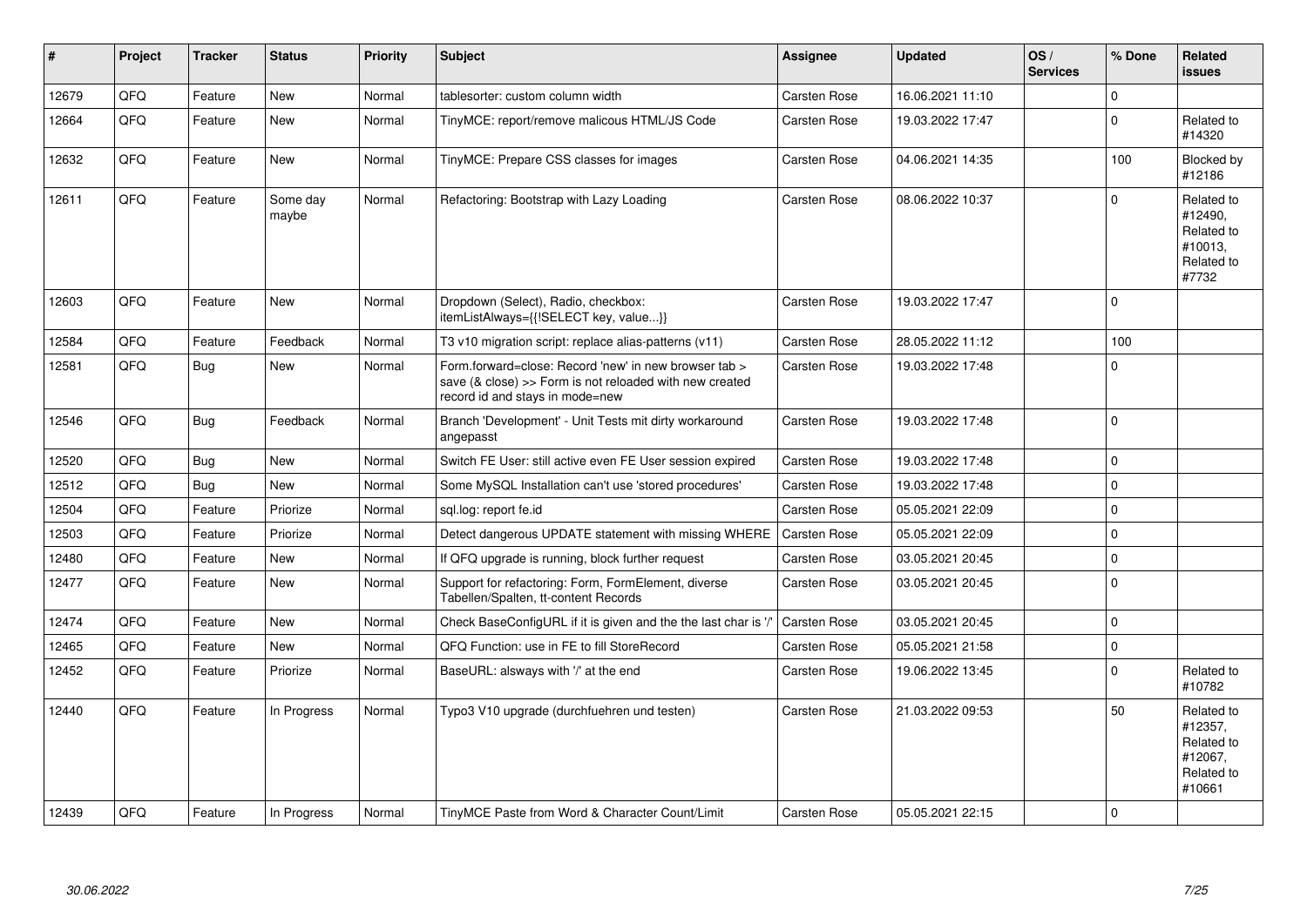| #     | Project    | <b>Tracker</b> | <b>Status</b>     | <b>Priority</b> | <b>Subject</b>                                                                                                      | Assignee            | <b>Updated</b>   | OS/<br><b>Services</b> | % Done      | <b>Related</b><br><b>issues</b>               |
|-------|------------|----------------|-------------------|-----------------|---------------------------------------------------------------------------------------------------------------------|---------------------|------------------|------------------------|-------------|-----------------------------------------------|
| 12413 | QFQ        | Feature        | New               | Normal          | STORE_TYPO3: enhance for {{be_users.email:T}},<br>{{fe users.email:T}}                                              | Carsten Rose        | 03.05.2021 20:45 |                        | $\Omega$    | Related to<br>#12412,<br>Related to<br>#10012 |
| 12412 | QFQ        | Feature        | New               | Normal          | Action/Escape qualifier 'e' (empty), '0': if given, an empty<br>string (or '0') will be treated as 'not found'      | <b>Carsten Rose</b> | 08.05.2021 09:40 |                        | $\mathbf 0$ | Related to<br>#12413,<br>Related to<br>#10012 |
| 12400 | QFQ        | Feature        | <b>New</b>        | Normal          | Tutorial ist in QFQ Doku, Wird in der Suche gefunden, es<br>gibt aber kein Menupunkt - Inhalt ueberpruefen          | <b>Carsten Rose</b> | 03.05.2021 20:45 |                        | $\Omega$    |                                               |
| 12337 | QFQ        | Feature        | Some day<br>maybe | Normal          | Database.php: better caching                                                                                        | Carsten Rose        | 16.09.2021 15:10 |                        | $\mathbf 0$ |                                               |
| 12330 | <b>OFO</b> | Feature        | New               | Normal          | Copy to input field / text area / TinyMCE                                                                           | <b>Carsten Rose</b> | 07.04.2021 09:01 |                        | $\Omega$    |                                               |
| 12327 | QFQ        | <b>Bug</b>     | New               | Normal          | Copy to clipboard: Glyphicon can not be changed                                                                     | <b>Carsten Rose</b> | 27.12.2021 17:59 |                        | $\mathbf 0$ |                                               |
| 12325 | QFQ        | Bug            | Priorize          | Normal          | MultiDB form.dblndex not working for report syntax                                                                  | Carsten Rose        | 07.09.2021 13:37 |                        | $\Omega$    | Related to<br>#12145,<br>Related to<br>#12314 |
| 12315 | QFQ        | Feature        | Some day<br>maybe | Normal          | Form History (Diffs) / Backups                                                                                      | Carsten Rose        | 16.09.2021 15:10 |                        | $\Omega$    |                                               |
| 12269 | QFQ        | Feature        | <b>New</b>        | Normal          | 2FA - Login                                                                                                         | Carsten Rose        | 03.05.2021 20:45 |                        | $\Omega$    |                                               |
| 12187 | QFQ        | <b>Bug</b>     | <b>New</b>        | Normal          | Trigger FormAsFile() via Report: probably problem with multi   Carsten Rose<br>DB setup                             |                     | 20.03.2021 21:20 |                        | $\mathbf 0$ |                                               |
| 12163 | QFQ        | Feature        | <b>New</b>        | Normal          | Checkbox: table wrap                                                                                                | Carsten Rose        | 03.05.2021 20:51 |                        | $\Omega$    |                                               |
| 12162 | QFQ        | Feature        | <b>New</b>        | Normal          | FE.type=sendmail: personalized mailing (several mails) via<br>template                                              | <b>Carsten Rose</b> | 03.05.2021 20:45 |                        | $\mathbf 0$ |                                               |
| 12146 | QFQ        | Feature        | <b>New</b>        | Normal          | Autocron Job: Anzeigen wann der naechste Job ausgefuehrt   Carsten Rose<br>wird, resp das er nicht ausgefuehrt wird |                     | 15.03.2021 15:23 |                        | $\Omega$    |                                               |
| 12133 | QFQ        | <b>Bug</b>     | <b>New</b>        | Normal          | NPM, phpSpreadSheet aktualisieren                                                                                   | Carsten Rose        | 15.03.2021 09:04 |                        | $\mathbf 0$ |                                               |
| 12119 | QFQ        | Feature        | New               | Normal          | AS paged: error message missing if there ist no 'r'<br>argument.                                                    | Carsten Rose        | 03.05.2021 20:51 |                        | $\Omega$    |                                               |
| 12109 | QFQ        | Feature        | <b>New</b>        | Normal          | Donwload Link: Plain, SIP, Persistent Link, Peristent SIP -<br>new notation                                         | Carsten Rose        | 03.05.2021 20:45 |                        | $\mathbf 0$ | Related to<br>#12085                          |
| 12045 | QFQ        | Bug            | <b>New</b>        | Normal          | templateGroup afterSave FE: Aufruf ohne<br>sqlHonorFormElements funktioniert nicht                                  | Carsten Rose        | 18.02.2021 16:33 |                        | $\Omega$    |                                               |
| 12040 | QFQ        | Bug            | <b>New</b>        | Normal          | FE Mode 'hidden' für zwei FEs auf einer Zeile                                                                       | Carsten Rose        | 18.02.2021 10:13 |                        | $\mathbf 0$ |                                               |
| 12024 | QFQ        | Feature        | <b>New</b>        | Normal          | Excel Export: text columns by default decode<br>htmlspeciachar()                                                    | <b>Carsten Rose</b> | 17.02.2021 23:55 |                        | $\Omega$    | Related to<br>#12022                          |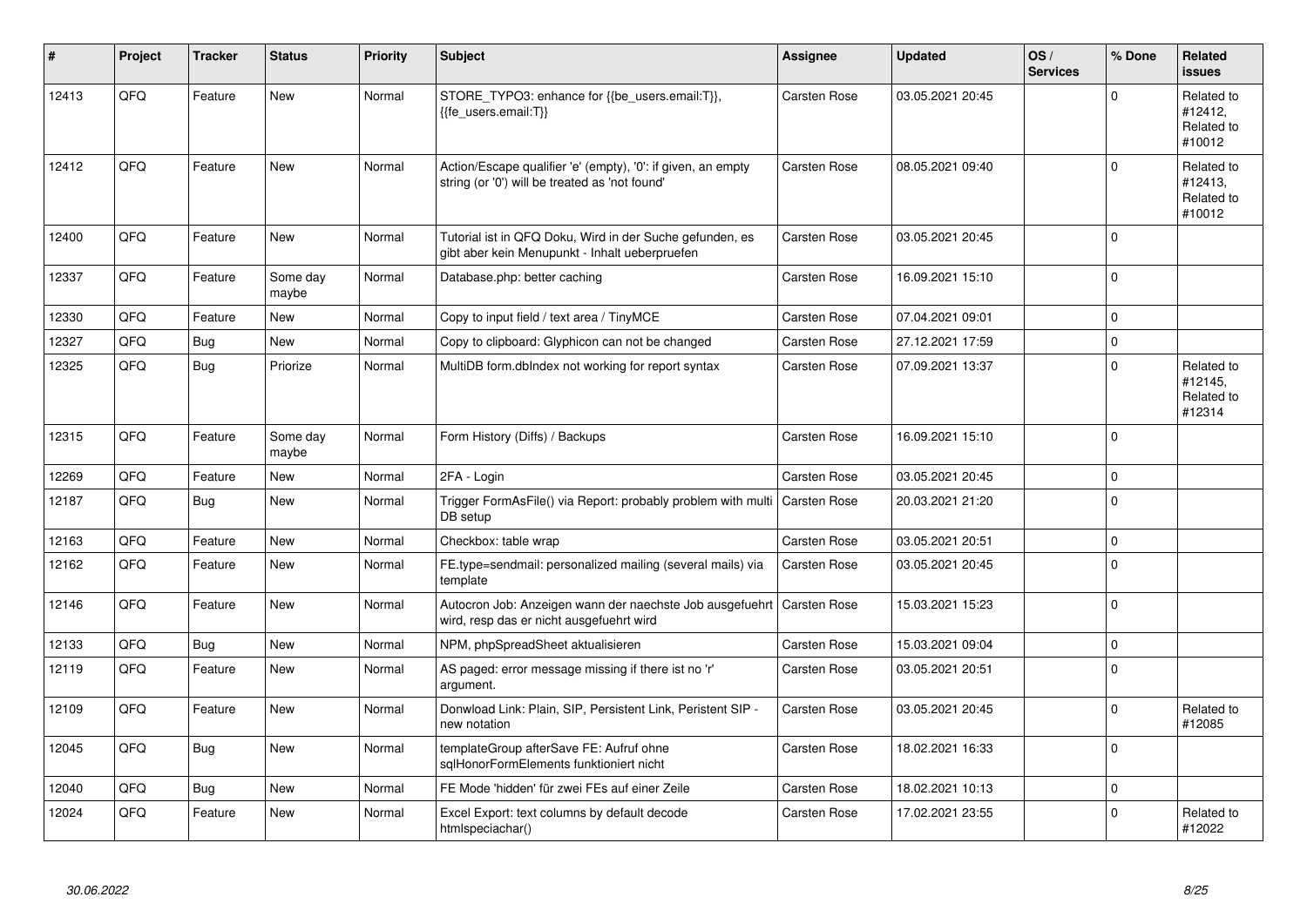| $\vert$ # | Project | <b>Tracker</b> | <b>Status</b>     | <b>Priority</b> | <b>Subject</b>                                                                                       | <b>Assignee</b>                                        | <b>Updated</b>      | OS/<br><b>Services</b> | % Done              | Related<br><b>issues</b>                                                                                                       |                      |
|-----------|---------|----------------|-------------------|-----------------|------------------------------------------------------------------------------------------------------|--------------------------------------------------------|---------------------|------------------------|---------------------|--------------------------------------------------------------------------------------------------------------------------------|----------------------|
| 12023     | QFQ     | Feature        | New               | Normal          | MySQL Stored Precdure: QDECODESPECIALCHAR()                                                          | <b>Carsten Rose</b>                                    | 16.02.2021 11:16    |                        | $\mathbf 0$         | Related to<br>#12022                                                                                                           |                      |
| 11980     | QFQ     | Feature        | In Progress       | Normal          | protected verzeichnis MUSS geschützt werden                                                          | Carsten Rose                                           | 07.09.2021 13:30    |                        | 0                   |                                                                                                                                |                      |
| 11955     | QFQ     | Feature        | New               | Normal          | subrecord: new title option to set <th> attributes - e.g. to<br/>customize tablesorter options.</th> | attributes - e.g. to<br>customize tablesorter options. | <b>Carsten Rose</b> | 03.05.2021 20:47       |                     | $\mathbf 0$                                                                                                                    | Related to<br>#11775 |
| 11775     | QFQ     | Feature        | New               | Normal          | Subrecord Tooltip pro Feld                                                                           | <b>Carsten Rose</b>                                    | 18.12.2020 15:22    |                        | $\mathbf 0$         | Related to<br>#11955                                                                                                           |                      |
| 11752     | QFQ     | Bug            | New               | Normal          | checkbox renders multiple input elements with same name                                              | Carsten Rose                                           | 17.12.2020 14:58    |                        | $\mathbf 0$         | Related to<br>#11750                                                                                                           |                      |
| 11747     | QFQ     | Feature        | New               | Normal          | Maintenance Page with Redirect                                                                       | Carsten Rose                                           | 03.05.2021 20:47    |                        | 0                   | Related to<br>#11741                                                                                                           |                      |
| 11702     | QFQ     | Feature        | New               | Normal          | HTML Special Char makes no sense for 'allbut' if '&' is<br>forbidden                                 | <b>Carsten Rose</b>                                    | 07.12.2021 16:35    |                        | $\mathbf 0$         | Related to<br>#5112,<br>Related to<br>#14320                                                                                   |                      |
| 11695     | QFQ     | Bug            | New               | Normal          | MultiForm required FE Error                                                                          | Carsten Rose                                           | 04.12.2020 13:34    |                        | $\mathbf 0$         |                                                                                                                                |                      |
| 11668     | QFQ     | Bug            | New               | Normal          | Play function.sql - problem with mysql                                                               | Carsten Rose                                           | 03.05.2021 20:48    |                        | 0                   |                                                                                                                                |                      |
| 11667     | QFQ     | Bug            | New               | Normal          | MySQL mariadb-server-10.3: Incorrect datetime value                                                  | <b>Carsten Rose</b>                                    | 03.05.2021 20:48    |                        | 0                   |                                                                                                                                |                      |
| 11523     | QFQ     | Feature        | New               | Normal          | Mit dynamic Update erkennen, ob Upload gemacht wurde                                                 | Carsten Rose                                           | 13.11.2020 15:07    |                        | $\mathbf 0$         | Related to<br>#9533                                                                                                            |                      |
| 11517     | QFQ     | Bug            | In Progress       | Normal          | extraButtonInfo Broken for multiple FormElements                                                     | <b>Carsten Rose</b>                                    | 12.05.2022 13:12    |                        | $\mathbf 0$         | Related to<br>#7890,<br>Related to<br>#3811, Has<br>duplicate<br>#10905, Has<br>duplicate<br>#10553, Has<br>duplicate<br>#6779 |                      |
| 11516     | QFQ     | Feature        | <b>New</b>        | Normal          | Multi Page Form (Previous/Next Buttons)                                                              | Carsten Rose                                           | 16.03.2021 17:52    |                        | $\mathbf 0$         |                                                                                                                                |                      |
| 11504     | QFQ     | Feature        | New               | Normal          | Dynamic Update: Button text update for 'Save',' Close' &<br>'Delete'                                 | <b>Carsten Rose</b>                                    | 12.11.2020 23:44    |                        | $\mathbf 0$         |                                                                                                                                |                      |
| 11460     | QFQ     | Feature        | New               | Normal          | Easier creation of changelog: gitchangelog                                                           | Carsten Rose                                           | 12.06.2021 10:20    |                        | $\mathbf 0$         | Related to<br>#13467                                                                                                           |                      |
| 11323     | QFQ     | Feature        | Some day<br>maybe | Normal          | Report Frontend Editor Modal + Codemirror                                                            | Carsten Rose                                           | 16.09.2021 15:10    |                        | $\mathbf 0$         | Related to<br>#11036                                                                                                           |                      |
| 11322     | QFQ     | Feature        | Some day<br>maybe | Normal          | Form Element JSON - (multiline parameter field)                                                      | <b>Carsten Rose</b>                                    | 16.09.2021 15:10    |                        | $\mathbf 0$         |                                                                                                                                |                      |
| 11320     | QFQ     | Feature        | Priorize          | Normal          | Typo3 Version 10 support                                                                             | Carsten Rose                                           | 05.05.2021 22:09    |                        | $\mathsf{O}\xspace$ |                                                                                                                                |                      |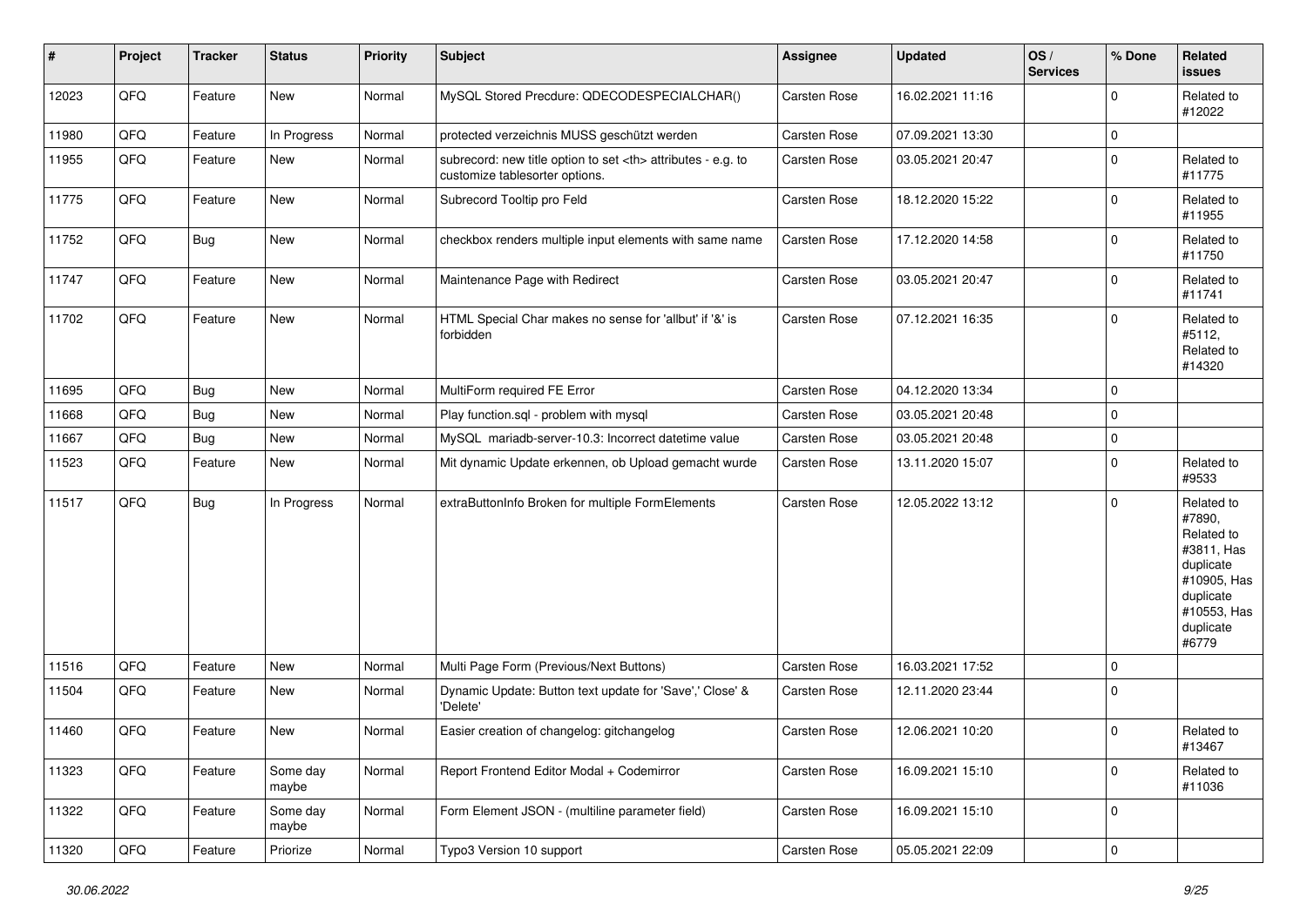| #     | Project | <b>Tracker</b> | <b>Status</b>     | <b>Priority</b> | <b>Subject</b>                                                                      | <b>Assignee</b>     | <b>Updated</b>   | OS/<br><b>Services</b> | % Done      | Related<br>issues                                                    |
|-------|---------|----------------|-------------------|-----------------|-------------------------------------------------------------------------------------|---------------------|------------------|------------------------|-------------|----------------------------------------------------------------------|
| 11239 | QFQ     | <b>Bug</b>     | New               | Normal          | Radiobutton (plain): horizontales Rendern abhängig vom<br>Datentyp in der Datenbank | <b>Carsten Rose</b> | 30.09.2020 18:37 |                        | $\mathbf 0$ |                                                                      |
| 11217 | QFQ     | Feature        | Some day<br>maybe | Normal          | <b>Extend Script Functionality</b>                                                  | Carsten Rose        | 16.09.2021 15:10 |                        | $\mathbf 0$ |                                                                      |
| 11080 | QFQ     | Feature        | New               | Normal          | Send MQTT messages                                                                  | <b>Carsten Rose</b> | 29.08.2020 19:49 |                        | $\pmb{0}$   |                                                                      |
| 11076 | QFQ     | Feature        | In Progress       | Normal          | SELECT  AS _websocket                                                               | Carsten Rose        | 30.08.2020 17:49 |                        | $\mathbf 0$ |                                                                      |
| 11036 | QFQ     | Feature        | Some day<br>maybe | Normal          | inline report editor permissions                                                    | <b>Carsten Rose</b> | 16.09.2021 15:09 |                        | $\mathbf 0$ | Related to<br>#11323                                                 |
| 10996 | QFQ     | Feature        | <b>New</b>        | Normal          | Download video via sip: no seek                                                     | <b>Carsten Rose</b> | 12.08.2020 14:18 |                        | $\mathbf 0$ |                                                                      |
| 10979 | QFQ     | Feature        | New               | Normal          | Ajax Calls an API - dataReport                                                      | Carsten Rose        | 11.05.2022 12:15 |                        | 0           |                                                                      |
| 10976 | QFQ     | Feature        | New               | Normal          | Excel Export Verbesserungen                                                         | <b>Carsten Rose</b> | 06.08.2020 10:56 |                        | $\mathbf 0$ |                                                                      |
| 10937 | QFQ     | <b>Bug</b>     | <b>New</b>        | Normal          | Fehler mit abhängigen Select- Feldern beim Positionieren                            | Carsten Rose        | 12.11.2020 23:45 |                        | $\mathbf 0$ |                                                                      |
| 10819 | QFQ     | Feature        | New               | Normal          | Persistent SIP - second try                                                         | Carsten Rose        | 29.06.2020 23:02 |                        | $\pmb{0}$   | Related to<br>#6261                                                  |
| 10793 | QFQ     | Feature        | In Progress       | Normal          | <b>Update NPM Packages</b>                                                          | <b>Carsten Rose</b> | 07.09.2021 13:25 |                        | 30          |                                                                      |
| 10745 | QFQ     | Feature        | Some day<br>maybe | Normal          | <b>Tablesorter Excel Export</b>                                                     | Carsten Rose        | 16.09.2021 15:09 |                        | $\mathbf 0$ |                                                                      |
| 10716 | QFQ     | Feature        | Some day<br>maybe | Normal          | Business Logic mit Externen Skripten                                                | Carsten Rose        | 16.09.2021 15:10 |                        | $\mathbf 0$ | Related to<br>#10713,<br>Related to<br>#8217                         |
| 10714 | QFQ     | Feature        | New               | Normal          | multi Table Form                                                                    | <b>Carsten Rose</b> | 16.03.2021 18:44 |                        | $\mathbf 0$ |                                                                      |
| 10704 | QFQ     | <b>Bug</b>     | New               | Normal          | wkhtml problem rendering fullCalendar.js / fabric.js >><br>successor: puppeteer     | Carsten Rose        | 12.11.2020 23:45 |                        | $\Omega$    | Related to<br>#5024,<br>Related to<br>#4650,<br>Related to<br>#10715 |
| 10661 | QFQ     | <b>Bug</b>     | In Progress       | Normal          | Typo3 Warnungen                                                                     | Carsten Rose        | 07.09.2021 13:23 |                        | $\mathbf 0$ | Related to<br>#12440                                                 |
| 10658 | QFQ     | <b>Bug</b>     | <b>New</b>        | Normal          | processReadOnly broken                                                              | Carsten Rose        | 27.05.2020 17:55 |                        | $\mathbf 0$ |                                                                      |
| 10593 | QFQ     | Feature        | New               | Normal          | label2: text behind input element                                                   | <b>Carsten Rose</b> | 16.05.2020 10:57 |                        | 0           |                                                                      |
| 10588 | QFQ     | <b>Bug</b>     | New               | Normal          | typeahed Tag: Doku anpassen                                                         | Carsten Rose        | 12.11.2020 23:45 |                        | 0           |                                                                      |
| 10443 | QFQ     | Feature        | In Progress       | Normal          | Konzept_api / _live                                                                 | Carsten Rose        | 07.05.2020 09:39 |                        | 0           |                                                                      |
| 10322 | QFQ     | <b>Bug</b>     | New               | Normal          | FormElement / Radio: missing column 'enum' >> FE not<br>reported                    | Carsten Rose        | 07.05.2020 09:37 |                        | $\mathbf 0$ |                                                                      |
| 10119 | QFQ     | Feature        | New               | Normal          | Dropdown (selectlist) & TypeAhead: format and catagorize<br>list                    | Carsten Rose        | 07.05.2020 09:36 |                        | 0           |                                                                      |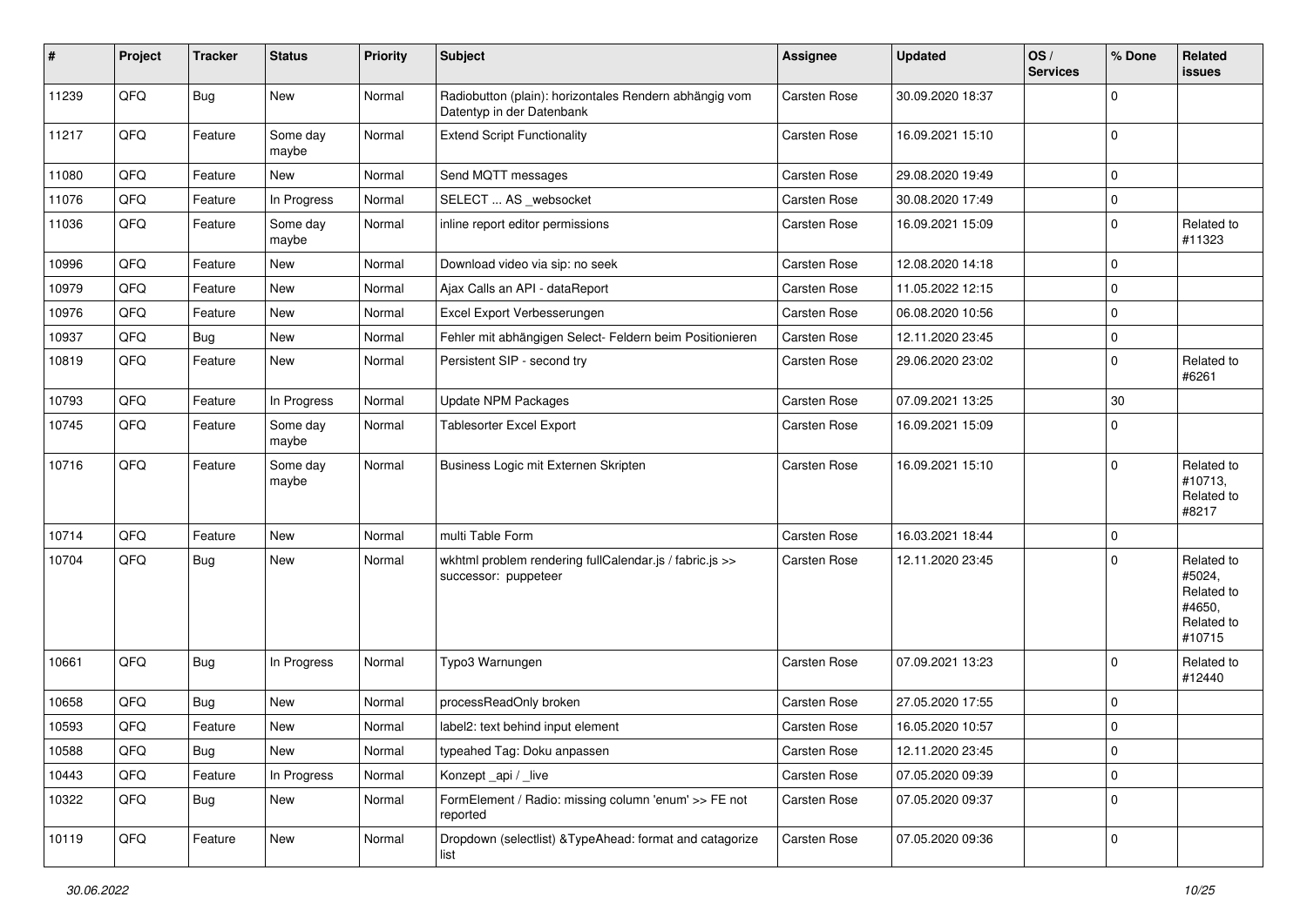| #     | Project | <b>Tracker</b> | <b>Status</b>     | <b>Priority</b> | <b>Subject</b>                                                                                                                        | <b>Assignee</b>     | <b>Updated</b>   | OS/<br><b>Services</b> | % Done      | Related<br><b>issues</b>                                               |
|-------|---------|----------------|-------------------|-----------------|---------------------------------------------------------------------------------------------------------------------------------------|---------------------|------------------|------------------------|-------------|------------------------------------------------------------------------|
| 10116 | QFQ     | Feature        | Some day<br>maybe | Normal          | TypeAhead: Tag - show inside 'input' element                                                                                          | <b>Carsten Rose</b> | 16.09.2021 15:09 |                        | $\Omega$    |                                                                        |
| 10115 | QFQ     | Feature        | New               | Normal          | TypeAhead: static list                                                                                                                | Carsten Rose        | 26.02.2020 16:42 |                        | 100         |                                                                        |
| 10095 | QFQ     | Feature        | Some day<br>maybe | Normal          | Generic Gitlab Integration into QFQ                                                                                                   | Carsten Rose        | 16.09.2021 15:10 |                        | 0           |                                                                        |
| 10082 | QFQ     | Bug            | New               | Normal          | FE.type=SELECT - 'sanatize' Class                                                                                                     | Carsten Rose        | 07.05.2020 09:36 |                        | $\mathbf 0$ | Related to<br>#10081                                                   |
| 10080 | QFQ     | Feature        | New               | Normal          | Popup on 'save' / 'close': configure dialog (answer<br>yes/no/cancle/)                                                                | Carsten Rose        | 28.03.2021 20:52 |                        | $\mathbf 0$ | Is duplicate<br>of #12262                                              |
| 10015 | QFQ     | Feature        | Priorize          | Normal          | Monospace in Textarea                                                                                                                 | Carsten Rose        | 03.02.2020 13:40 |                        | $\mathbf 0$ |                                                                        |
| 10014 | QFQ     | Feature        | New               | Normal          | Manual.rst: describe behaviour and process order of<br>fillStoreVar, slaveld, sqlBefore,                                              | Carsten Rose        | 01.02.2020 22:31 |                        | $\mathbf 0$ |                                                                        |
| 10013 | QFQ     | Feature        | Some day<br>maybe | Normal          | FE.typ=editor: CodeMirror                                                                                                             | Carsten Rose        | 08.06.2022 10:37 |                        | $\mathbf 0$ | Related to<br>#12611,<br>Related to<br>#12490,<br>Related to<br>#7732  |
| 10012 | QFQ     | Feature        | Priorize          | Normal          | redirectAllMailTo: {{beEmail:T}}                                                                                                      | <b>Carsten Rose</b> | 08.05.2021 09:54 |                        | $\Omega$    | Related to<br>#12412,<br>Related to<br>#12413,<br>Related to<br>#10011 |
| 10011 | QFQ     | Feature        | Priorize          | Normal          | Offer new STORE_TYPO3 Variable 'beUser', 'beEmail'                                                                                    | <b>Carsten Rose</b> | 08.05.2021 09:51 |                        | $\Omega$    | Related to<br>#10012,<br>Related to<br>#12511                          |
| 10005 | QFQ     | Feature        | Priorize          | Normal          | Report / special column name:  AS _calendar                                                                                           | <b>Carsten Rose</b> | 03.06.2020 17:28 |                        | $\mathbf 0$ |                                                                        |
| 9983  | QFQ     | Feature        | New               | Normal          | Report Notation: new keyword 'range'                                                                                                  | Carsten Rose        | 01.02.2020 15:55 |                        | $\mathbf 0$ |                                                                        |
| 9975  | QFQ     | <b>Bug</b>     | Priorize          | Normal          | Dropdown Menu: 'r:3' broken                                                                                                           | Carsten Rose        | 01.02.2020 10:13 |                        | $\mathbf 0$ |                                                                        |
| 9968  | QFQ     | Feature        | Priorize          | Normal          | Tooltip in Links for Developer                                                                                                        | <b>Carsten Rose</b> | 01.02.2020 23:17 |                        | 0           |                                                                        |
| 9958  | QFQ     | <b>Bug</b>     | Priorize          | Normal          | Broken subrecord query: no error message                                                                                              | Carsten Rose        | 05.02.2021 15:15 |                        | $\mathbf 0$ |                                                                        |
| 9947  | QFG     | Bug            | Priorize          | Normal          | Unwanted error message if missing 'typeAheadSqlPrefetch'                                                                              | Carsten Rose        | 01.02.2020 10:13 |                        | 0           |                                                                        |
| 9928  | QFQ     | Feature        | Priorize          | Normal          | SpecialColumnName: a) Deprecated: ' AS "_+tag " ', b)<br>New: ' AS "_ <tag1><tag2>"'</tag2></tag1>                                    | Carsten Rose        | 01.02.2020 23:17 |                        | $\mathbf 0$ | Related to<br>#9929                                                    |
| 9927  | QFQ     | Feature        | New               | Normal          | QFQ Update: a) Update nur machen wenn BE User<br>eingeloggt ist., b) Bei Fehler genaue Meldung welcher<br>Updateschritt Probleme hat. | Carsten Rose        | 22.01.2020 12:59 |                        | 0           |                                                                        |
| 9900  | QFG     | Feature        | Priorize          | Normal          | Generic API Call: tt-content record >> JSON                                                                                           | Carsten Rose        | 01.02.2020 10:13 |                        | $\mathbf 0$ |                                                                        |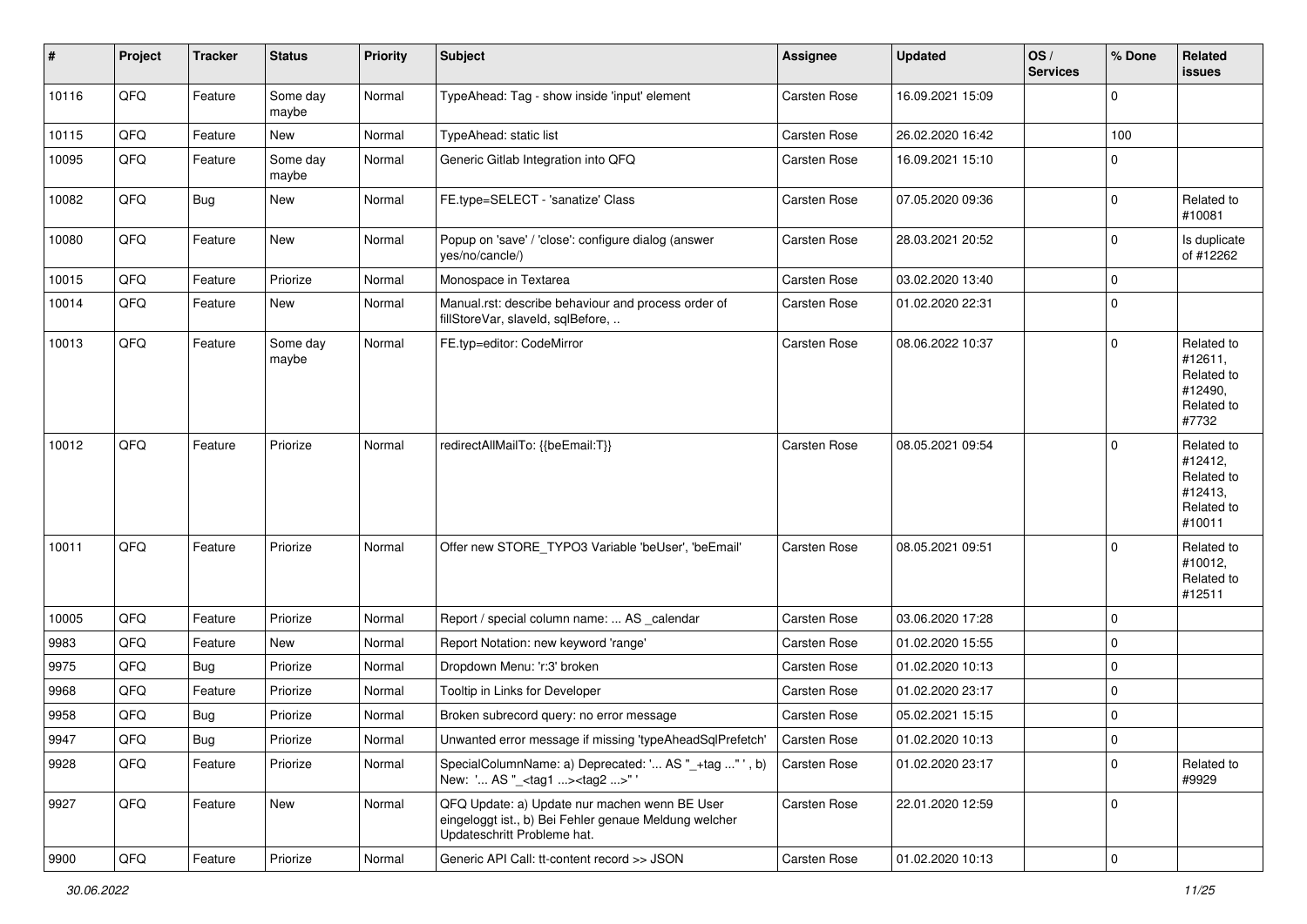| $\sharp$ | Project | <b>Tracker</b> | <b>Status</b>     | <b>Priority</b> | <b>Subject</b>                                                                                           | <b>Assignee</b>     | <b>Updated</b>   | OS/<br><b>Services</b> | % Done      | <b>Related</b><br><b>issues</b>                                         |
|----------|---------|----------------|-------------------|-----------------|----------------------------------------------------------------------------------------------------------|---------------------|------------------|------------------------|-------------|-------------------------------------------------------------------------|
| 9862     | QFQ     | <b>Bug</b>     | Priorize          | Normal          | Failed writing to sql mail qfq.log should throw an exception                                             | <b>Carsten Rose</b> | 01.02.2020 10:13 |                        | $\Omega$    |                                                                         |
| 9834     | QFQ     | Bug            | Priorize          | Normal          | Input elements with tag 'disabled' are missing on<br>form-submit: server option 'processReadOnly' broken | Carsten Rose        | 07.12.2021 16:43 |                        | $\mathbf 0$ | Related to<br>#9691,<br>Related to<br>#5305, Has<br>duplicate<br>#12331 |
| 9811     | QFQ     | Feature        | New               | Normal          | Report: tag every n'th row                                                                               | <b>Carsten Rose</b> | 01.02.2020 23:22 |                        | $\Omega$    |                                                                         |
| 9783     | QFQ     | <b>Bug</b>     | <b>New</b>        | Normal          | Email with special characters                                                                            | Carsten Rose        | 01.02.2020 23:22 |                        | $\mathbf 0$ |                                                                         |
| 9781     | QFQ     | Feature        | New               | Normal          | Button: CSS class to make buttons smaller                                                                | <b>Carsten Rose</b> | 01.02.2020 23:22 |                        | 0           |                                                                         |
| 9777     | QFQ     | Feature        | New               | Normal          | Logging QFQ Variables                                                                                    | <b>Carsten Rose</b> | 16.12.2019 17:17 |                        | $\mathbf 0$ |                                                                         |
| 9773     | QFQ     | <b>Bug</b>     | <b>New</b>        | Normal          | form.parameter.formModeGlobal=requiredOff                                                                | <b>Carsten Rose</b> | 01.02.2020 15:56 |                        | $\mathbf 0$ |                                                                         |
| 9707     | QFQ     | Feature        | New               | Normal          | SIP security: encode pageld and check pageld on decode                                                   | Carsten Rose        | 01.02.2020 23:22 |                        | $\pmb{0}$   |                                                                         |
| 9706     | QFQ     | Feature        | New               | Normal          | Multi File Upload (hidden template group)                                                                | Carsten Rose        | 01.02.2020 23:22 |                        | $\Omega$    | Related to<br>#7521,<br>Related to<br>#5562,<br>Related to<br>#13330    |
| 9704     | QFQ     | Feature        | Some day<br>maybe | Normal          | Thumbnails Generieren beim Splitten von PDF Files                                                        | <b>Carsten Rose</b> | 11.12.2019 16:01 |                        | $\mathbf 0$ |                                                                         |
| 9691     | QFQ     | <b>Bug</b>     | In Progress       | Normal          | Checkbox: dynamic update > readonly                                                                      | Carsten Rose        | 01.02.2020 23:22 |                        | 50          | Related to<br>#9834                                                     |
| 9669     | QFQ     | <b>Bug</b>     | Some day<br>maybe | Normal          | Checkbox / Template Group: radio/checkbox visible broken<br>after 'add'                                  | Carsten Rose        | 16.06.2021 13:47 |                        | $\mathbf 0$ | Related to<br>#8091                                                     |
| 9668     | QFQ     | Feature        | Priorize          | Normal          | Form.mode: rename 'hidden' to 'hide'                                                                     | <b>Carsten Rose</b> | 05.05.2021 22:14 |                        | $\mathbf 0$ | Related to<br>#6437                                                     |
| 9602     | QFQ     | Feature        | New               | Normal          | Form definition as JSON                                                                                  | Carsten Rose        | 01.02.2020 23:21 |                        | $\mathbf 0$ | Related to<br>#9600                                                     |
| 9579     | QFQ     | Feature        | Some day<br>maybe | Normal          | Multiform with Process Row                                                                               | Carsten Rose        | 11.12.2019 16:01 |                        | $\mathbf 0$ |                                                                         |
| 9537     | QFQ     | Feature        | New               | Normal          | FormEditor: Edit fieldset in FrontEnd                                                                    | <b>Carsten Rose</b> | 01.02.2020 23:22 |                        | $\mathbf 0$ |                                                                         |
| 9533     | QFQ     | <b>Bug</b>     | New               | Normal          | FE.type=upload: Check in 'beforeSave' if upload is given                                                 | Carsten Rose        | 01.02.2020 23:22 |                        | $\Omega$    | Related to<br>#11523                                                    |
| 9394     | QFQ     | Feature        | Priorize          | Normal          | REST: allow for non numerical ids in get requests                                                        | Carsten Rose        | 05.05.2021 22:10 |                        | 0           |                                                                         |
| 9352     | QFQ     | Feature        | New               | Normal          | FE 'Native' fire slaveld, sqlAfter, sqlIns                                                               | Carsten Rose        | 01.02.2020 23:22 |                        | l o         |                                                                         |
| 9348     | QFQ     | Feature        | New               | Normal          | defaultThumbnailSize: pre render thumbnails                                                              | Carsten Rose        | 12.06.2021 09:05 |                        | $\mathbf 0$ |                                                                         |
| 9346     | QFQ     | Feature        | Priorize          | Normal          | beforeSave: check if an upload is given                                                                  | Carsten Rose        | 11.06.2021 21:18 |                        | $\pmb{0}$   |                                                                         |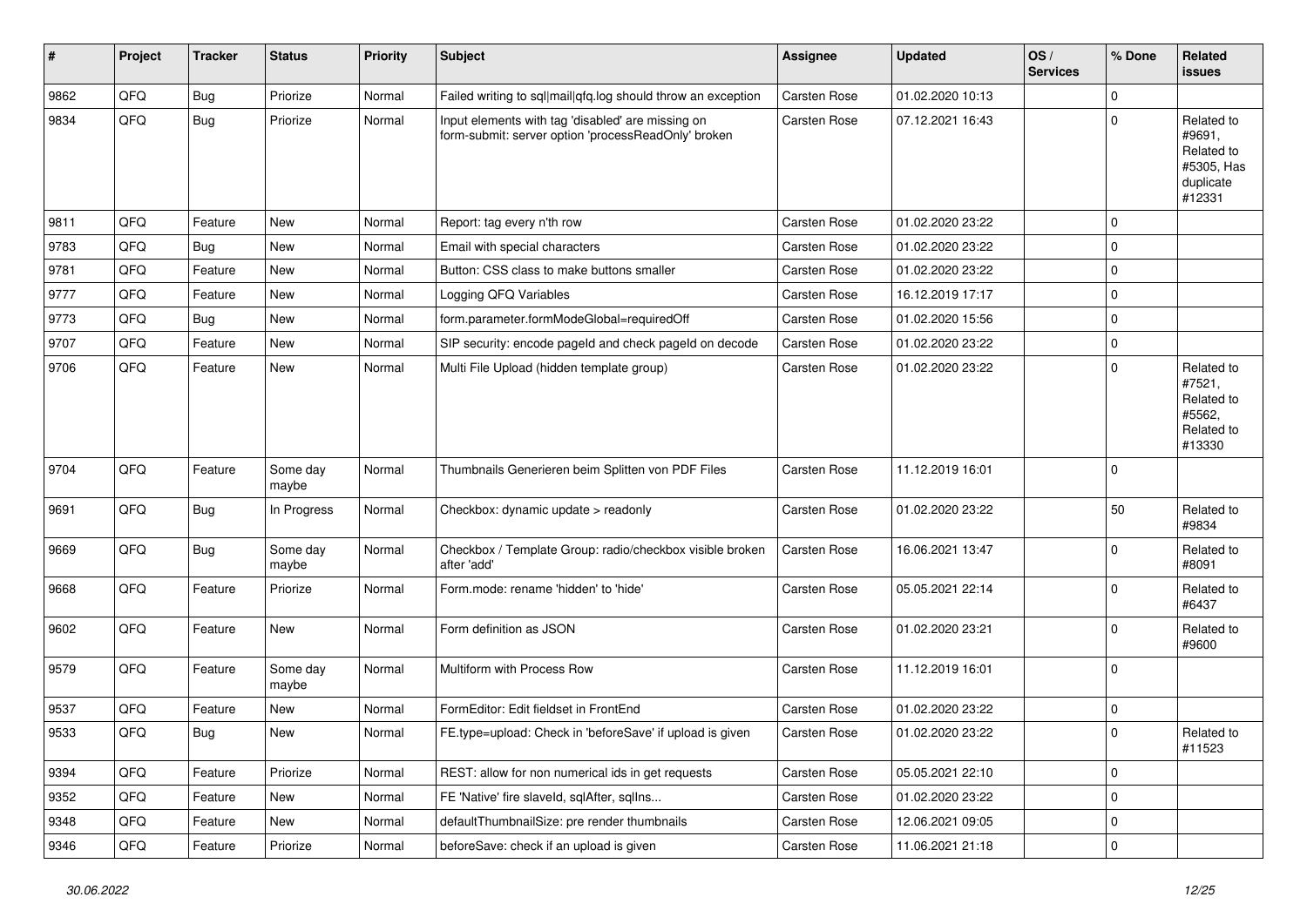| #    | Project | <b>Tracker</b> | <b>Status</b>     | <b>Priority</b> | <b>Subject</b>                                                                  | <b>Assignee</b>     | <b>Updated</b>   | OS/<br><b>Services</b> | % Done    | Related<br><b>issues</b> |
|------|---------|----------------|-------------------|-----------------|---------------------------------------------------------------------------------|---------------------|------------------|------------------------|-----------|--------------------------|
| 9317 | QFQ     | <b>Bug</b>     | <b>New</b>        | Normal          | FE.type=note: with dynamic show/hidden an empty label<br>causes trouble         | <b>Carsten Rose</b> | 01.02.2020 23:22 |                        | $\Omega$  |                          |
| 9281 | QFQ     | Bug            | Some day<br>maybe | Normal          | Allow STRICT TRANS TABLES                                                       | Carsten Rose        | 02.01.2021 18:43 |                        | $\Omega$  |                          |
| 9275 | QFQ     | <b>Bug</b>     | New               | Normal          | autcron: t3 page, which takes to long to respond, is not<br>reported properly   | Carsten Rose        | 01.02.2020 23:22 |                        | 100       |                          |
| 9221 | QFQ     | Feature        | New               | Normal          | typeAhead: Zeichenlimite ausschalten                                            | <b>Carsten Rose</b> | 29.06.2022 22:36 |                        | $\Omega$  |                          |
| 9208 | QFQ     | Feature        | New               | Normal          | Manage 'recent' records                                                         | <b>Carsten Rose</b> | 01.02.2020 23:22 |                        | $\Omega$  |                          |
| 9177 | QFQ     | <b>Bug</b>     | New               | Normal          | Bug? QFQ tries to save an action FE, which has real<br>existing column name     | Carsten Rose        | 01.02.2020 23:22 |                        | $\Omega$  |                          |
| 9136 | QFQ     | Feature        | New               | Normal          | Create ZIP files with dynamic PDFs                                              | Carsten Rose        | 01.02.2020 23:22 |                        | $\Omega$  |                          |
| 9129 | QFQ     | Feature        | New               | Normal          | sqlValidate: Message as notification, not as error                              | Carsten Rose        | 01.02.2020 23:22 |                        | $\Omega$  | Related to<br>#9128      |
| 9128 | QFQ     | Feature        | New               | Normal          | Error Message: not replaced variables- a) replace back to<br>'{{', b) underline | Carsten Rose        | 01.02.2020 23:22 |                        | $\Omega$  | Related to<br>#9129      |
| 9127 | QFQ     | Bug            | New               | Normal          | Error Message: change 'roll over' color - text not readable                     | Carsten Rose        | 01.02.2020 23:22 |                        | $\Omega$  |                          |
| 9077 | QFQ     | Bug            | New               | Normal          | typeAheadSql: report broken SQL                                                 | Carsten Rose        | 29.06.2022 22:35 |                        | $\Omega$  | Related to<br>#4018      |
| 9013 | QFQ     | <b>Bug</b>     | New               | Normal          | Error in Twig template not handled                                              | Carsten Rose        | 20.10.2021 13:43 |                        | $\Omega$  |                          |
| 8975 | QFQ     | Feature        | New               | Normal          | Report Notation: 2.0                                                            | Carsten Rose        | 01.02.2020 23:22 |                        | $\Omega$  | Related to<br>#8963      |
| 8963 | QFQ     | Feature        | Priorize          | Normal          | Setting values in a store: flexible way                                         | Carsten Rose        | 05.05.2021 22:10 |                        | $\Omega$  | Related to<br>#8975      |
| 8894 | QFQ     | Feature        | Some day<br>maybe | Normal          | Documentation Tags Usable in QFQ Application                                    | Carsten Rose        | 11.12.2019 16:01 |                        | $\Omega$  |                          |
| 8892 | QFQ     | Feature        | Some day<br>maybe | Normal          | Display and Edit SQL Comments in Form Editor                                    | Carsten Rose        | 11.12.2019 16:01 |                        | $\Omega$  |                          |
| 8806 | QFQ     | Feature        | New               | Normal          | SQL Function nl2br                                                              | Carsten Rose        | 01.02.2020 23:22 |                        | $\Omega$  |                          |
| 8719 | QFQ     | Feature        | New               | Normal          | extraButtonLock: add support for 0/1                                            | Carsten Rose        | 01.02.2020 23:22 |                        | 0         |                          |
| 8702 | QFQ     | Feature        | New               | Normal          | Load Record which is locked: missing user info                                  | <b>Carsten Rose</b> | 11.12.2019 16:16 |                        | $\Omega$  | Related to<br>#9789      |
| 8586 | QFQ     | Feature        | Some day<br>maybe | Normal          | QFQ: Enhance Error message for 'record not found'                               | Carsten Rose        | 16.09.2021 15:10 |                        | 0         |                          |
| 8585 | QFQ     | Feature        | Priorize          | Normal          | Enhance Error message for 'unknown form'                                        | Carsten Rose        | 01.02.2020 10:13 |                        | $\pmb{0}$ |                          |
| 8584 | QFQ     | Feature        | Priorize          | Normal          | FE 'Action' - never assign to Container (except Template<br>Group)              | Carsten Rose        | 01.02.2020 10:13 |                        | $\Omega$  |                          |
| 8520 | QFQ     | Feature        | Some day<br>maybe | Normal          | Bring QFQ to Composer                                                           | Carsten Rose        | 16.09.2021 15:10 |                        | 0         |                          |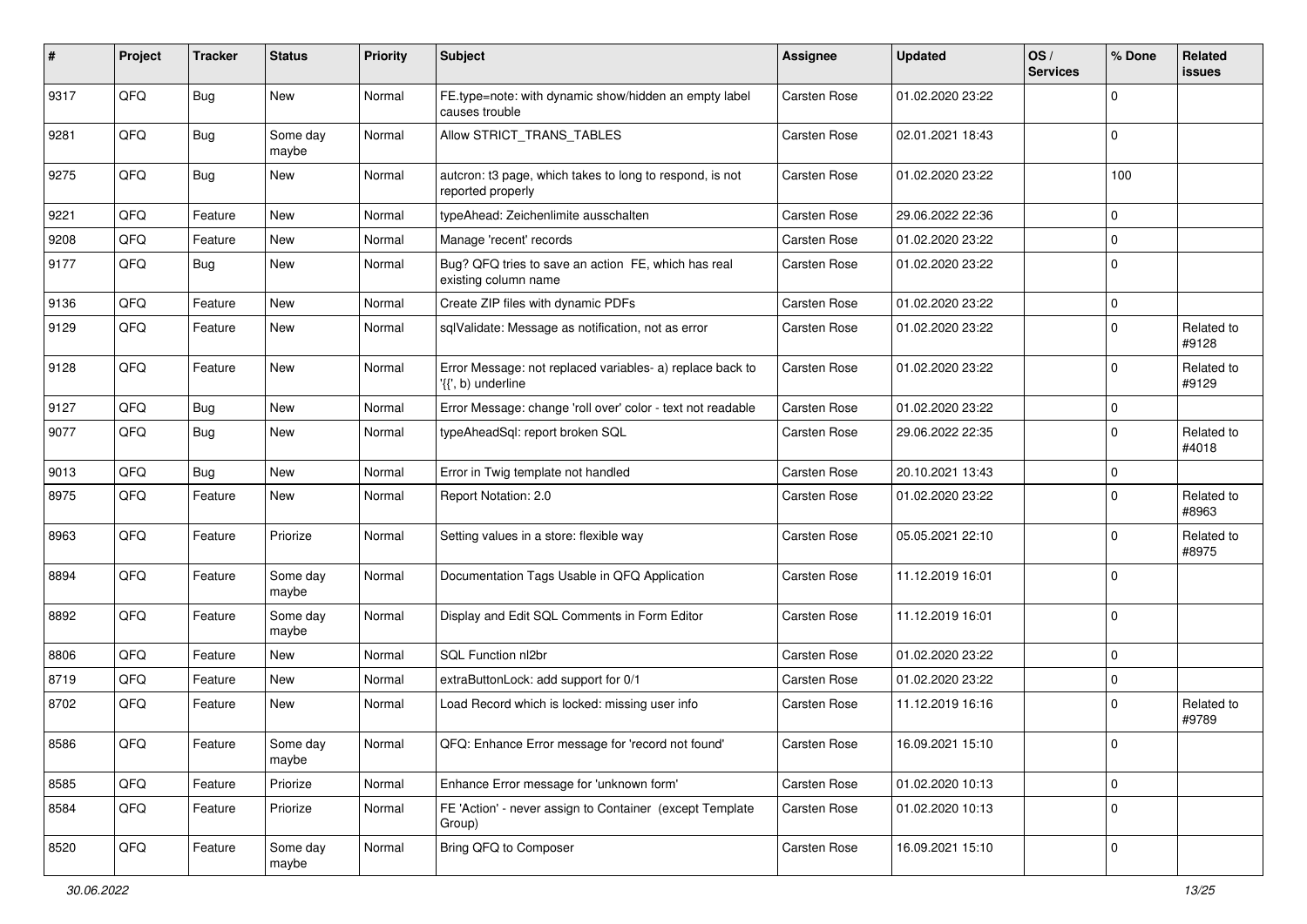| $\vert$ # | Project | <b>Tracker</b> | <b>Status</b>     | <b>Priority</b> | <b>Subject</b>                                                                                         | <b>Assignee</b>     | <b>Updated</b>   | OS/<br><b>Services</b> | % Done      | Related<br><b>issues</b> |
|-----------|---------|----------------|-------------------|-----------------|--------------------------------------------------------------------------------------------------------|---------------------|------------------|------------------------|-------------|--------------------------|
| 8336      | QFQ     | Feature        | New               | Normal          | Form > modified > Close New: a) Optional disable popup, b)<br>custom text, c) mode on save: close stay | <b>Carsten Rose</b> | 01.02.2020 23:22 |                        | $\Omega$    | Related to<br>#8335      |
| 8277      | QFQ     | Feature        | Priorize          | Normal          | fe.parameter.default=                                                                                  | Carsten Rose        | 01.02.2020 23:17 |                        | $\Omega$    | Related to<br>#8113      |
| 8217      | QFQ     | Feature        | New               | Normal          | if-elseif-else construct                                                                               | <b>Carsten Rose</b> | 16.03.2021 18:41 |                        | $\Omega$    | Related to<br>#10716     |
| 8187      | QFQ     | Feature        | New               | Normal          | Subrecord: enable/hide new button - make new/edit/delete<br>customizeable.                             | Carsten Rose        | 06.03.2021 18:44 |                        | $\Omega$    | Related to<br>#11326     |
| 8106      | QFQ     | <b>Bug</b>     | Some day<br>maybe | Normal          | Dynamic Update: Feld kann nicht auf empty zurückgesetzt<br>werden                                      | Carsten Rose        | 11.12.2019 16:01 |                        | $\Omega$    |                          |
| 8101      | QFQ     | Feature        | Some day<br>maybe | Normal          | Password hash: support further hashing methods                                                         | Carsten Rose        | 16.09.2021 15:10 |                        | $\Omega$    |                          |
| 8089      | QFQ     | Feature        | New               | Normal          | Copy/Paste for FormElements                                                                            | Carsten Rose        | 01.02.2020 23:22 |                        | $\Omega$    |                          |
| 8049      | QFQ     | Bug            | New               | Normal          | FE.type=note, column 'value': text moves some pixel to top<br>after save                               | Carsten Rose        | 01.02.2020 23:22 |                        | $\Omega$    |                          |
| 8044      | QFQ     | Feature        | Priorize          | Normal          | Transaction: a) Form, b) Report                                                                        | Carsten Rose        | 05.05.2021 22:14 |                        | $\Omega$    | Related to<br>#8043      |
| 8037      | QFQ     | <b>Bug</b>     | Priorize          | Normal          | FE.type=upload (advanced mode): {{slaveld:V}} missing<br>during dynamic update                         | Carsten Rose        | 01.02.2020 10:13 |                        | $\Omega$    |                          |
| 8034      | QFQ     | Feature        | Priorize          | Normal          | FormElement 'data': 22.22.2222 should not be accepted                                                  | Carsten Rose        | 01.02.2020 10:13 |                        | $\Omega$    |                          |
| 7924      | QFQ     | Feature        | New               | Normal          | Radio/Checkbox with Tooltip                                                                            | Carsten Rose        | 01.02.2020 23:22 |                        | $\Omega$    |                          |
| 7920      | QFQ     | Feature        | New               | Normal          | FE: Syntax Highlight, Zeinlenumbruch                                                                   | Carsten Rose        | 01.02.2020 10:03 |                        | $\Omega$    |                          |
| 7890      | QFQ     | <b>Bug</b>     | New               | Normal          | FormElement 'required': extraButtonInfo not aligned                                                    | Carsten Rose        | 11.06.2021 21:17 |                        | $\Omega$    | Related to<br>#11517     |
| 7812      | QFQ     | Feature        | New               | Normal          | FE 'Subrecord' - new option 'subrecordShowFilter',<br>'subrecordPaging'                                | Carsten Rose        | 01.02.2020 23:22 |                        | $\Omega$    |                          |
| 7795      | QFQ     | <b>Bug</b>     | New               | Normal          | Readonly Form: Typeahead-Felder                                                                        | Carsten Rose        | 01.02.2020 23:22 |                        | $\Omega$    | Related to<br>#10640     |
| 7685      | QFQ     | <b>Bug</b>     | New               | Normal          | Open FormElement from QFQ error message and save<br>modified record: error about missing {{formId:F}}  | Carsten Rose        | 01.02.2020 23:22 |                        | $\Omega$    |                          |
| 7683      | QFQ     | Feature        | New               | Normal          | Special column names in '{{ SELECT  AS _link }}' should<br>be detected                                 | <b>Carsten Rose</b> | 01.02.2020 23:21 |                        | 0           |                          |
| 7681      | QFG     | Feature        | New               | Normal          | Optional switch off 'check for modified record'                                                        | Carsten Rose        | 01.02.2020 23:21 |                        | $\mathbf 0$ |                          |
| 7660      | QFQ     | Feature        | New               | Normal          | IMAP: import mails to DB, move / delete mails                                                          | Carsten Rose        | 01.02.2020 09:52 |                        | $\Omega$    |                          |
| 7656      | QFQ     | Bug            | Priorize          | Normal          | FE with required, 'pattern' and 'extraButtonLock': always<br>complain about missing value              | Carsten Rose        | 01.02.2020 10:13 |                        | $\mathbf 0$ |                          |
| 7630      | QFQ     | Feature        | Priorize          | Normal          | detailed error message for simple upload                                                               | Carsten Rose        | 01.02.2020 10:13 |                        | 0           |                          |
| 7616      | QFQ     | Bug            | Priorize          | Normal          | Selectlist with Enum & Dynamic Update                                                                  | Carsten Rose        | 01.02.2020 10:13 |                        | $\pmb{0}$   |                          |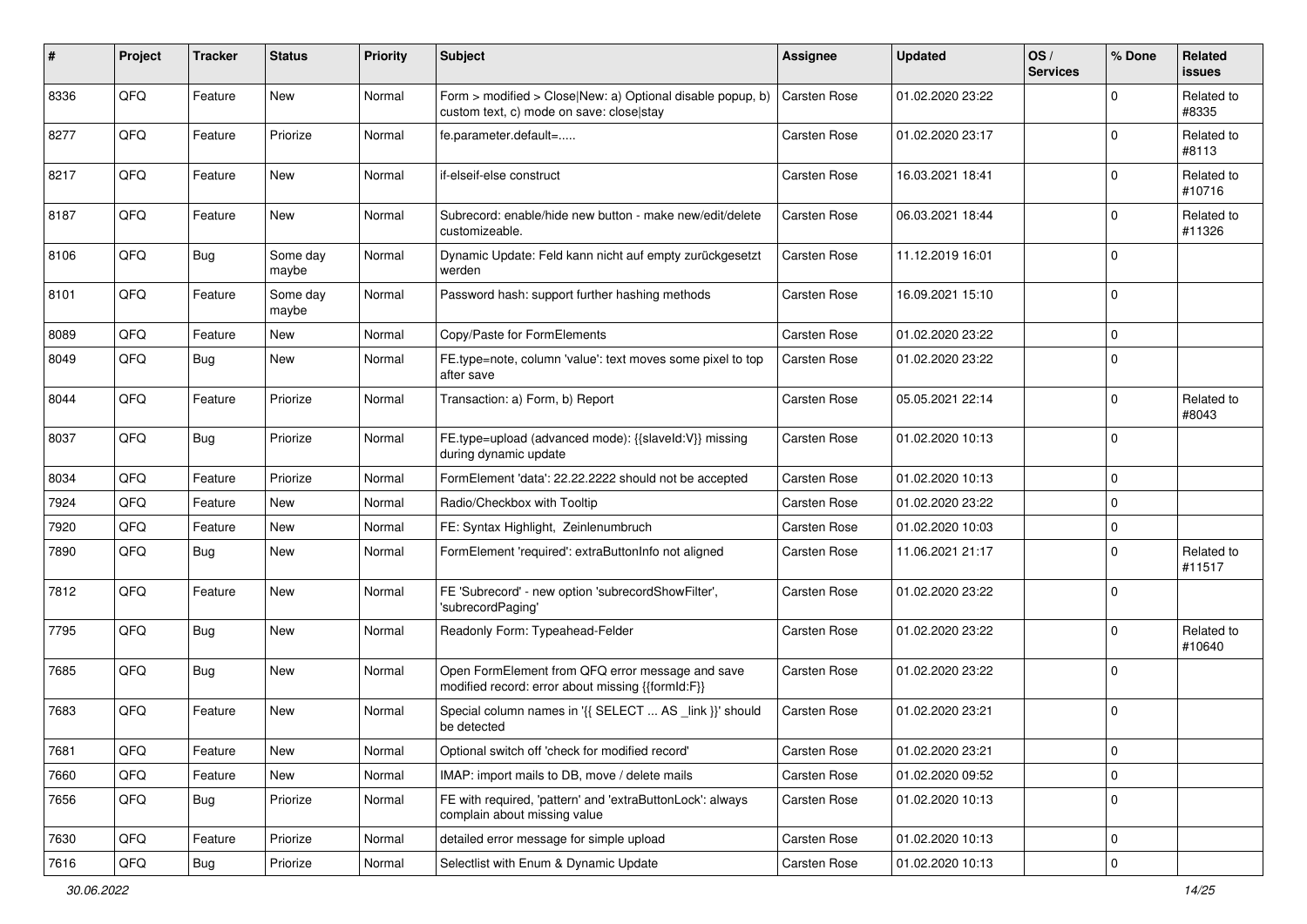| #    | Project | <b>Tracker</b> | <b>Status</b>     | <b>Priority</b> | <b>Subject</b>                                                                 | <b>Assignee</b>     | <b>Updated</b>   | OS/<br><b>Services</b> | % Done      | Related<br>issues          |
|------|---------|----------------|-------------------|-----------------|--------------------------------------------------------------------------------|---------------------|------------------|------------------------|-------------|----------------------------|
| 7574 | QFQ     | <b>Bug</b>     | New               | Normal          | Substitute error: form element not reported / dont parse<br>Form.note          | Carsten Rose        | 01.02.2020 23:21 |                        | $\Omega$    |                            |
| 7547 | QFQ     | <b>Bug</b>     | New               | Normal          | Error Message in afterSave: wrong parameter column<br>reported                 | Carsten Rose        | 01.02.2020 23:22 |                        | $\Omega$    |                            |
| 7524 | QFQ     | <b>Bug</b>     | New               | Normal          | QFQ throws a 'General Error' if 'fileadmin/protected/log/' is<br>not writeable | Carsten Rose        | 01.02.2020 23:22 |                        | $\Omega$    |                            |
| 7522 | QFQ     | Feature        | Priorize          | Normal          | Inserting default index.html to folder (Avoid Apache<br>Indexing)              | Carsten Rose        | 01.02.2020 10:13 |                        | $\Omega$    |                            |
| 7521 | QFQ     | Feature        | New               | Normal          | TemplateGroup: fe.type=upload                                                  | Carsten Rose        | 01.02.2020 23:21 |                        | $\Omega$    | Related to<br>#9706        |
| 7520 | QFQ     | Feature        | New               | Normal          | QR Code:  AS _qr ( AS _link)                                                   | Carsten Rose        | 01.02.2020 23:22 |                        | $\Omega$    |                            |
| 7519 | QFQ     | Feature        | New               | Normal          | Select: Multi                                                                  | Carsten Rose        | 01.02.2020 23:22 |                        | $\Omega$    |                            |
| 7513 | QFQ     | <b>Bug</b>     | New               | Normal          | Radios not correct aligned                                                     | Carsten Rose        | 01.02.2020 23:22 |                        | $\mathbf 0$ |                            |
| 7512 | QFQ     | <b>Bug</b>     | New               | Normal          | FE: inputType=number >> 'pattern' is not respected                             | Carsten Rose        | 01.02.2020 23:22 |                        | $\Omega$    |                            |
| 7481 | QFQ     | Feature        | New               | Normal          | Detect 'BaseUrl' automatically                                                 | <b>Carsten Rose</b> | 01.02.2020 23:21 |                        | 0           |                            |
| 7480 | QFQ     | Feature        | New               | Normal          | Record History (Undo / Redo)                                                   | Carsten Rose        | 11.12.2019 16:16 |                        | $\Omega$    | Related to<br>#2361        |
| 7453 | QFQ     | Feature        | Some day<br>maybe | Normal          | import / export forms QFQ                                                      | Carsten Rose        | 16.09.2021 15:10 |                        | $\mathbf 0$ |                            |
| 7452 | QFQ     | Feature        | Some day<br>maybe | Normal          | automate deployment new QFQ version                                            | Carsten Rose        | 16.09.2021 15:10 |                        | $\Omega$    |                            |
| 7342 | QFQ     | Feature        | New               | Normal          | add content $=$ hide this                                                      | Carsten Rose        | 01.02.2020 23:21 |                        | $\mathbf 0$ |                            |
| 7336 | QFQ     | Feature        | Some day<br>maybe | Normal          | PDF Upload: disallow PDFs with specific Meta information                       | <b>Carsten Rose</b> | 11.12.2019 16:01 |                        | $\Omega$    |                            |
| 7290 | QFQ     | Feature        | Priorize          | Normal          | FormEditor: title as textarea if LEN(title)>60                                 | Carsten Rose        | 01.02.2020 10:13 |                        | $\mathbf 0$ | <b>Blocked by</b><br>#7682 |
| 7280 | QFQ     | Feature        | New               | Normal          | recently used table                                                            | Carsten Rose        | 01.02.2020 23:21 |                        | $\Omega$    |                            |
| 7261 | QFQ     | <b>Bug</b>     | New               | Normal          | Report pathFilename for user without path, only the filename                   | <b>Carsten Rose</b> | 01.02.2020 23:21 |                        | $\Omega$    |                            |
| 7239 | QFQ     | Feature        | New               | Normal          | TinyMCE: html tag whitelist                                                    | Carsten Rose        | 01.02.2020 23:21 |                        | $\Omega$    | Related to<br>#14320       |
| 7219 | QFQ     | <b>Bug</b>     | New               | Normal          | typeSheadSql / typeAheadSqlPrefetch: change to curly<br>braces                 | Carsten Rose        | 01.02.2020 23:21 |                        | $\Omega$    |                            |
| 7217 | QFQ     | Feature        | Priorize          | Normal          | Download: notice User if `_sip=?` is missing                                   | Carsten Rose        | 01.02.2020 10:13 |                        | 0           |                            |
| 7175 | QFQ     | Feature        | New               | Normal          | Upload: md5 hash as filename                                                   | Carsten Rose        | 01.02.2020 23:21 |                        | $\pmb{0}$   |                            |
| 7119 | QFQ     | Feature        | New               | Normal          | Upload: scaleDownWidth, scaleDownHeight                                        | Carsten Rose        | 01.02.2020 23:21 |                        | 0           |                            |
| 7109 | QFQ     | Feature        | New               | Normal          | Dynamic Updates: row/element hide                                              | Carsten Rose        | 01.02.2020 23:22 |                        | $\mathbf 0$ | Has duplicate<br>#4081     |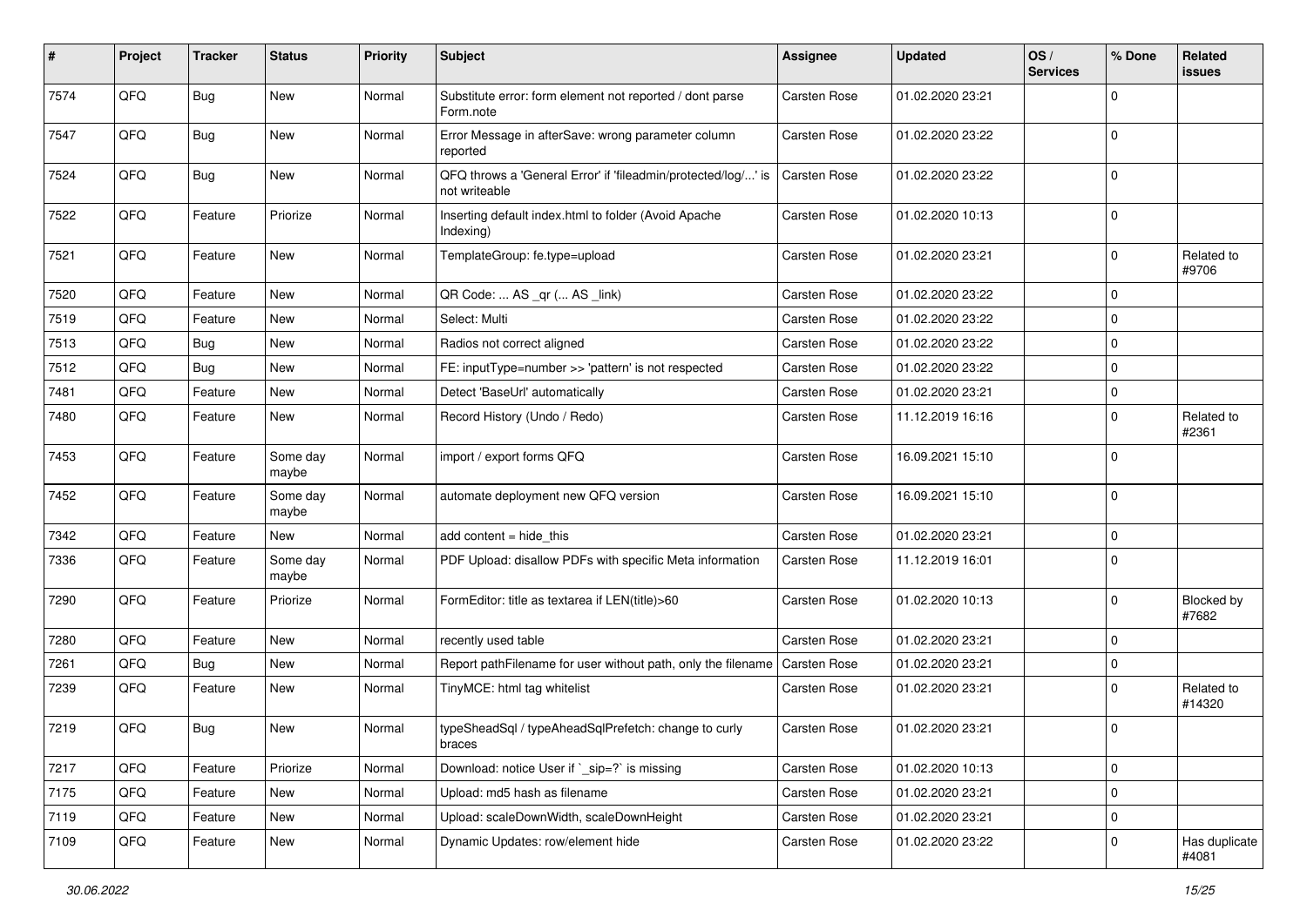| #    | Project | <b>Tracker</b> | <b>Status</b>     | <b>Priority</b> | <b>Subject</b>                                                                                                             | <b>Assignee</b>     | <b>Updated</b>   | OS/<br><b>Services</b> | % Done      | Related<br>issues                           |
|------|---------|----------------|-------------------|-----------------|----------------------------------------------------------------------------------------------------------------------------|---------------------|------------------|------------------------|-------------|---------------------------------------------|
| 7107 | QFQ     | Feature        | Some day<br>maybe | Normal          | Showcase Registration Tool: Anmeldung / Administration :<br>Liste Anmeldungen / Emaileinaldung                             | <b>Carsten Rose</b> | 11.12.2019 16:01 |                        | $\Omega$    |                                             |
| 7102 | QFQ     | Feature        | <b>New</b>        | Normal          | Comment sign in report: '#' and '--'                                                                                       | Carsten Rose        | 01.02.2020 23:21 |                        | $\Omega$    |                                             |
| 7099 | QFQ     | Feature        | <b>New</b>        | Normal          | Redesign FormEditor                                                                                                        | Carsten Rose        | 01.02.2020 23:21 |                        | $\Omega$    |                                             |
| 7014 | QFQ     | <b>Bug</b>     | <b>New</b>        | Normal          | Sending invalid emails succeeds when<br>debug.redirectAllMailTo is set                                                     | Carsten Rose        | 01.02.2020 23:21 |                        | $\Omega$    |                                             |
| 7002 | QFQ     | <b>Bug</b>     | <b>New</b>        | Normal          | Dynamic Update: row does not disappear / appear                                                                            | <b>Carsten Rose</b> | 01.02.2020 23:22 |                        | $\Omega$    |                                             |
| 6998 | QFQ     | Feature        | Priorize          | Normal          | Form: with debug=on show column information as tooltip of<br>column label                                                  | Carsten Rose        | 01.02.2020 10:13 |                        | $\Omega$    |                                             |
| 6912 | QFQ     | <b>Bug</b>     | <b>New</b>        | Normal          | error Message Var 'deadline' already set in SIP - in Form<br>with FE.value={{deadline:R:::{{deadlinePeriod:Y}}}}           | Carsten Rose        | 01.02.2020 23:21 |                        | $\Omega$    |                                             |
| 6855 | QFQ     | Feature        | New               | Normal          | With {{feUser:U}}!={{feUser:T}}: Save / Delete: only possible<br>with {{feUserSave:U}}='yes' and '{{feUserDelete:U}}='yes' | Carsten Rose        | 01.02.2020 23:21 |                        | $\Omega$    |                                             |
| 6765 | QFQ     | Feature        | <b>New</b>        | Normal          | Moeglichkeit via QFQ eigene Logs zu schreiben                                                                              | Carsten Rose        | 01.02.2020 23:21 |                        | $\Omega$    |                                             |
| 6723 | QFQ     | Feature        | <b>New</b>        | Normal          | Report QFQ Installation and Version                                                                                        | Carsten Rose        | 12.06.2021 09:07 |                        | $\Omega$    |                                             |
| 6715 | QFQ     | Feature        | Some day<br>maybe | Normal          | Code-Refactoring: dbArray vereinheitlichen                                                                                 | Carsten Rose        | 11.12.2019 16:02 |                        | $\Omega$    |                                             |
| 6677 | QFQ     | Bug            | <b>New</b>        | Normal          | Error message FE Action Element: no/wrong FE reference<br>who cause the problem.                                           | Carsten Rose        | 01.02.2020 23:21 |                        | $\Omega$    |                                             |
| 6609 | QFQ     | Feature        | <b>New</b>        | Normal          | Formlet: JSON API erweitern                                                                                                | Carsten Rose        | 01.02.2020 23:21 |                        | 50          |                                             |
| 6602 | QFQ     | Feature        | <b>New</b>        | Normal          | Formlet: in Report auf Mausklick ein mini-form oeffnen                                                                     | Carsten Rose        | 11.12.2019 16:16 |                        | $\mathbf 0$ |                                             |
| 6594 | QFQ     | Feature        | New               | Normal          | Excel: on download, check if there is a valid sip                                                                          | Carsten Rose        | 01.02.2020 23:21 |                        | $\Omega$    |                                             |
| 6574 | QFQ     | Bug            | Priorize          | Normal          | gfg.log: Fehlermeldung wurde angezeigt, aber nicht geloggt                                                                 | Carsten Rose        | 01.02.2020 10:13 |                        | $\Omega$    |                                             |
| 6483 | QFQ     | <b>Bug</b>     | <b>New</b>        | Normal          | R Store funktioniert nicht bei 'Report Notation' im FE                                                                     | Carsten Rose        | 01.02.2020 23:21 |                        | $\Omega$    |                                             |
| 6462 | QFQ     | Bug            | New               | Normal          | File Upload: Nutzlose Fehlermeldung wenn Datei zu gross                                                                    | Carsten Rose        | 01.02.2020 23:21 |                        | $\Omega$    | Related to<br>#6139                         |
| 6437 | QFQ     | Feature        | <b>New</b>        | Normal          | Neuer Mode Button bei FormElementen                                                                                        | <b>Carsten Rose</b> | 01.02.2020 23:21 |                        | $\Omega$    | Related to<br>#9668,<br>Blocked by<br>#9678 |
| 6292 | QFQ     | Feature        | <b>New</b>        | Normal          | Download: File speichern mit Hash aber original Filename in   Carsten Rose<br>der Datenbank vermerken fuer Downloads       |                     | 01.02.2020 23:21 |                        | $\Omega$    |                                             |
| 6289 | QFQ     | Feature        | <b>New</b>        | Normal          | Form: Log                                                                                                                  | Carsten Rose        | 01.02.2020 23:21 |                        | $\Omega$    |                                             |
| 6261 | QFQ     | Feature        | <b>New</b>        | Normal          | <b>Persistent SIP</b>                                                                                                      | Carsten Rose        | 12.06.2021 09:07 |                        | $\Omega$    | Related to<br>#10819                        |
| 6250 | QFQ     | Feature        | In Progress       | Normal          | Enhance layout: a) Subrecord, b) Subrecord-Title                                                                           | Carsten Rose        | 01.02.2020 23:22 |                        | $\Omega$    | Related to<br>#5391                         |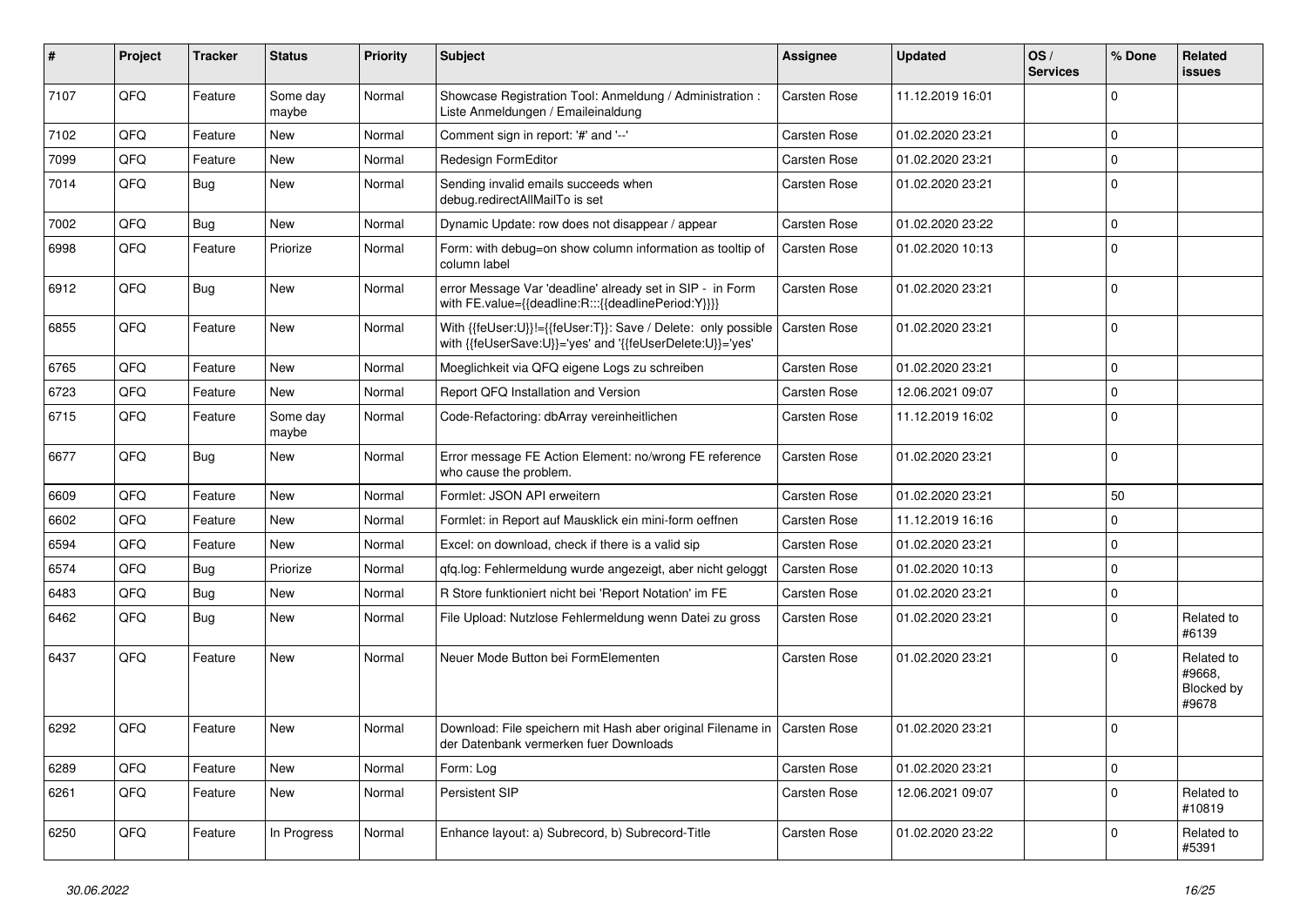| #    | Project | <b>Tracker</b> | <b>Status</b>     | <b>Priority</b> | <b>Subject</b>                                                                                     | <b>Assignee</b>     | <b>Updated</b>   | OS/<br><b>Services</b> | % Done       | Related<br>issues                           |
|------|---------|----------------|-------------------|-----------------|----------------------------------------------------------------------------------------------------|---------------------|------------------|------------------------|--------------|---------------------------------------------|
| 5991 | QFQ     | Bug            | Some day<br>maybe | Normal          | URLs with 'I' or long parameter are problematic                                                    | Carsten Rose        | 01.02.2020 23:19 |                        | $\Omega$     |                                             |
| 5983 | QFQ     | Feature        | Some day<br>maybe | Normal          | Form Submit (save & update): normalize date/-time FE                                               | Carsten Rose        | 01.02.2020 23:19 |                        | $\mathbf{0}$ |                                             |
| 5942 | QFQ     | Feature        | Priorize          | Normal          | 'L' and 'type': append to links, generate via '_link' by using<br>'u:' .                           | Carsten Rose        | 01.02.2020 10:13 |                        | $\mathbf 0$  |                                             |
| 5894 | QFQ     | Feature        | Feedback          | Normal          | Typeahead in Report: show/hide rows dynamically                                                    | <b>Carsten Rose</b> | 18.02.2022 08:50 |                        | 0            | Related to<br>#5893,<br>Related to<br>#5885 |
| 5852 | QFQ     | Feature        | Some day<br>maybe | Normal          | Logging: mail.log / sql.log - im FE anzeigen und via AJAX<br>aktualisieren                         | Carsten Rose        | 01.02.2020 23:19 |                        | $\mathbf 0$  | Related to<br>#5885                         |
| 5782 | QFQ     | Feature        | New               | Normal          | NextCloud API                                                                                      | Carsten Rose        | 01.02.2020 10:02 |                        | 0            |                                             |
| 5768 | QFQ     | <b>Bug</b>     | Some day<br>maybe | Normal          | '{{pageLanguage:T}}' missing if QFQ is called via api                                              | <b>Carsten Rose</b> | 01.02.2020 23:19 |                        | $\Omega$     |                                             |
| 5706 | QFQ     | <b>Bug</b>     | Some day<br>maybe | Normal          | upload: fileDestination needs to be sanatized                                                      | Carsten Rose        | 01.02.2020 23:19 |                        | $\mathbf 0$  |                                             |
| 5695 | QFQ     | Feature        | In Progress       | Normal          | <b>Multiform</b>                                                                                   | <b>Carsten Rose</b> | 02.01.2021 18:38 |                        | 0            |                                             |
| 5665 | QFQ     | Feature        | Some day<br>maybe | Normal          | Versuch das '{{!' nicht mehr noetig ist.                                                           | <b>Carsten Rose</b> | 01.02.2020 23:20 |                        | $\Omega$     | Related to<br>#7432,<br>Related to<br>#7434 |
| 5579 | QFQ     | Feature        | Some day<br>maybe | Normal          | Enhance Doc / Presentation: variable type 'link column type'                                       | <b>Carsten Rose</b> | 01.02.2020 23:19 |                        | 0            |                                             |
| 5576 | QFQ     | <b>Bug</b>     | New               | Normal          | Using MySQL 'DROP' requires privilege - wich is not really<br>necessary.                           | Carsten Rose        | 01.02.2020 23:21 |                        | $\mathbf 0$  |                                             |
| 5559 | QFQ     | <b>Bug</b>     | New               | Normal          | FE.type = Upload: 'accept' might contain variables                                                 | Carsten Rose        | 11.05.2020 21:23 |                        | $\Omega$     |                                             |
| 5557 | QFQ     | Bug            | Some day<br>maybe | Normal          | Form load: STORE_RECORD filled, but should be empty                                                | Carsten Rose        | 01.02.2020 23:19 |                        | 0            |                                             |
| 5548 | QFQ     | Feature        | Some day<br>maybe | Normal          | 801 Textfiles/Scriptfiles als Thumbnail                                                            | Carsten Rose        | 07.03.2022 16:26 |                        | 0            |                                             |
| 5480 | QFQ     | Feature        | Some day<br>maybe | Normal          | QFQ: Dokumentation mit Screenshots versehen                                                        | Carsten Rose        | 01.02.2020 23:20 |                        | 0            | Related to<br>#9879                         |
| 5428 | QFQ     | Feature        | Some day<br>maybe | Normal          | secure thumbnail: late render on access.                                                           | Carsten Rose        | 01.02.2020 23:20 |                        | $\Omega$     |                                             |
| 5345 | QFQ     | Feature        | New               | Normal          | Report: UPDATE / INSERT / DELETE statements should<br>trigger subqueries, depending on the result. | Carsten Rose        | 27.05.2020 16:11 |                        | 0            |                                             |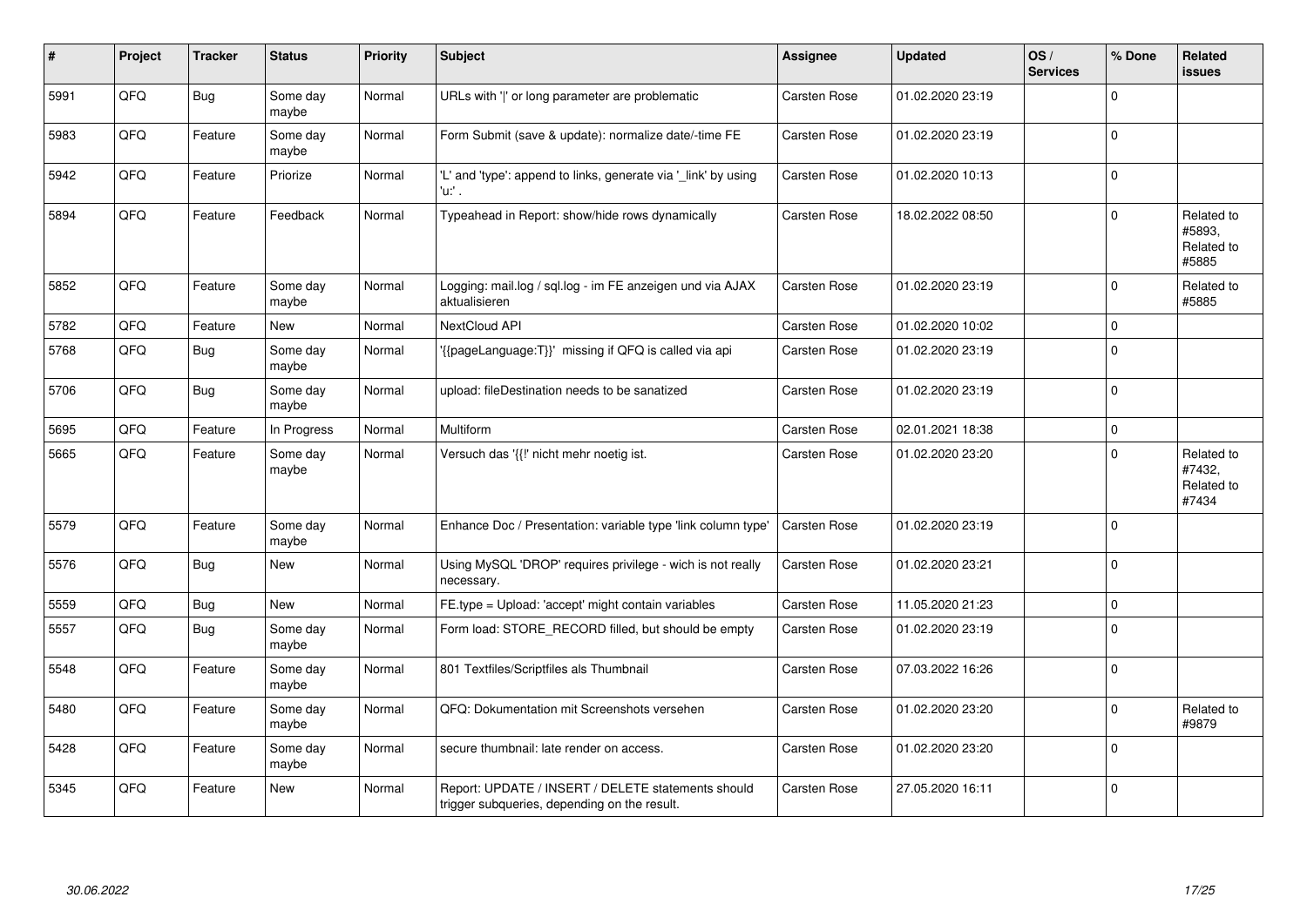| #    | Project | <b>Tracker</b> | <b>Status</b>     | <b>Priority</b> | <b>Subject</b>                                                                                                       | <b>Assignee</b>     | <b>Updated</b>   | OS/<br><b>Services</b> | % Done      | Related<br><b>issues</b>                       |
|------|---------|----------------|-------------------|-----------------|----------------------------------------------------------------------------------------------------------------------|---------------------|------------------|------------------------|-------------|------------------------------------------------|
| 5305 | QFQ     | Bug            | <b>New</b>        | Normal          | Upload FormElement: nicht disabled by readonly Form                                                                  | <b>Carsten Rose</b> | 16.06.2021 13:43 |                        | $\mathbf 0$ | Related to<br>#9347,<br>Related to<br>#9834    |
| 5132 | QFQ     | Feature        | Some day<br>maybe | Normal          | Error Message sendmail missing attachment: more details                                                              | <b>Carsten Rose</b> | 01.02.2020 23:19 |                        | 0           |                                                |
| 5131 | QFQ     | Feature        | <b>New</b>        | Normal          | Activate Spin Gear ('wait/busy' indicator) via LINK attribute                                                        | <b>Carsten Rose</b> | 01.02.2020 23:21 |                        | 0           |                                                |
| 5021 | QFQ     | <b>Bug</b>     | Some day<br>maybe | Normal          | FE.typ=extra - during save displays error 'datum2' already<br>filled in STORE_SIP - the value is stored nevertheless | <b>Carsten Rose</b> | 01.02.2020 23:19 |                        | 0           | Related to<br>#3875                            |
| 4956 | QFQ     | Feature        | Some day<br>maybe | Normal          | Sendmail: Benutzerdefinierte Headers                                                                                 | <b>Carsten Rose</b> | 11.12.2019 16:02 |                        | $\mathbf 0$ |                                                |
| 4872 | QFQ     | Feature        | Some day<br>maybe | Normal          | Fields of Typo3 page available in STORE_TYPO3                                                                        | <b>Carsten Rose</b> | 01.02.2020 23:19 |                        | 0           |                                                |
| 4869 | QFQ     | Feature        | Some day<br>maybe | Normal          | Dynamic Update (show, hide, readonly?, required?) for<br><b>Template Group Elements</b>                              | <b>Carsten Rose</b> | 01.02.2020 23:19 |                        | 0           | Related to<br>#4865                            |
| 4839 | QFQ     | Feature        | Some day<br>maybe | Normal          | qfq-handle in <head> Abschnitt</head>                                                                                | Carsten Rose        | 11.12.2019 16:02 |                        | 0           |                                                |
| 4771 | QFQ     | <b>Bug</b>     | Some day<br>maybe | Normal          | qfq: select-down-values empty after save (edit-form for<br>program administrators)                                   | <b>Carsten Rose</b> | 01.02.2020 23:20 |                        | $\Omega$    | Related to<br>#4549, Has<br>duplicate<br>#4282 |
| 4757 | QFQ     | Feature        | Some day<br>maybe | Normal          | Test subrecord: download links ok? Links ok?                                                                         | <b>Carsten Rose</b> | 01.02.2020 23:20 |                        | 0           |                                                |
| 4756 | QFQ     | <b>Bug</b>     | New               | Normal          | Form dirty even nothing changes                                                                                      | <b>Carsten Rose</b> | 11.12.2019 16:16 |                        | 0           |                                                |
| 4659 | QFQ     | <b>Bug</b>     | Some day<br>maybe | Normal          | infoButtonExtra                                                                                                      | Carsten Rose        | 01.02.2020 23:20 |                        | $\Omega$    |                                                |
| 4652 | QFQ     | Feature        | Some day<br>maybe | Normal          | UZH CD: Weiterleitung auf benutzerdefinierte 403/404 Seite                                                           | Carsten Rose        | 01.02.2020 23:20 |                        | $\mathbf 0$ |                                                |
| 4651 | QFQ     | Bug            | Some day<br>maybe | Normal          | "Loading document" Modal wird angezeigt bei uzhcd type=2<br>Ansicht                                                  | <b>Carsten Rose</b> | 01.02.2020 23:20 |                        | 0           |                                                |
| 4650 | QFQ     | Feature        | Some day<br>maybe | Normal          | Convert html to doc/rtf                                                                                              | <b>Carsten Rose</b> | 01.02.2020 23:20 |                        | 0           | Related to<br>#10704                           |
| 4606 | QFQ     | Feature        | Some day<br>maybe | Normal          | link: qualifier to render bootstrap button                                                                           | <b>Carsten Rose</b> | 01.02.2020 23:19 |                        | $\mathbf 0$ |                                                |
| 4583 | QFQ     | <b>Bug</b>     | Some day<br>maybe | Normal          | Dynamic Update bei TypeAhead Feldern                                                                                 | Carsten Rose        | 01.02.2020 23:19 |                        | 0           |                                                |
| 4549 | QFQ     | <b>Bug</b>     | Some day<br>maybe | Normal          | TemplateGroups: FE.type SELECT loose selected value<br>after save                                                    | Carsten Rose        | 01.02.2020 23:20 |                        | 0           | Related to<br>#4548,<br>Related to<br>#4771    |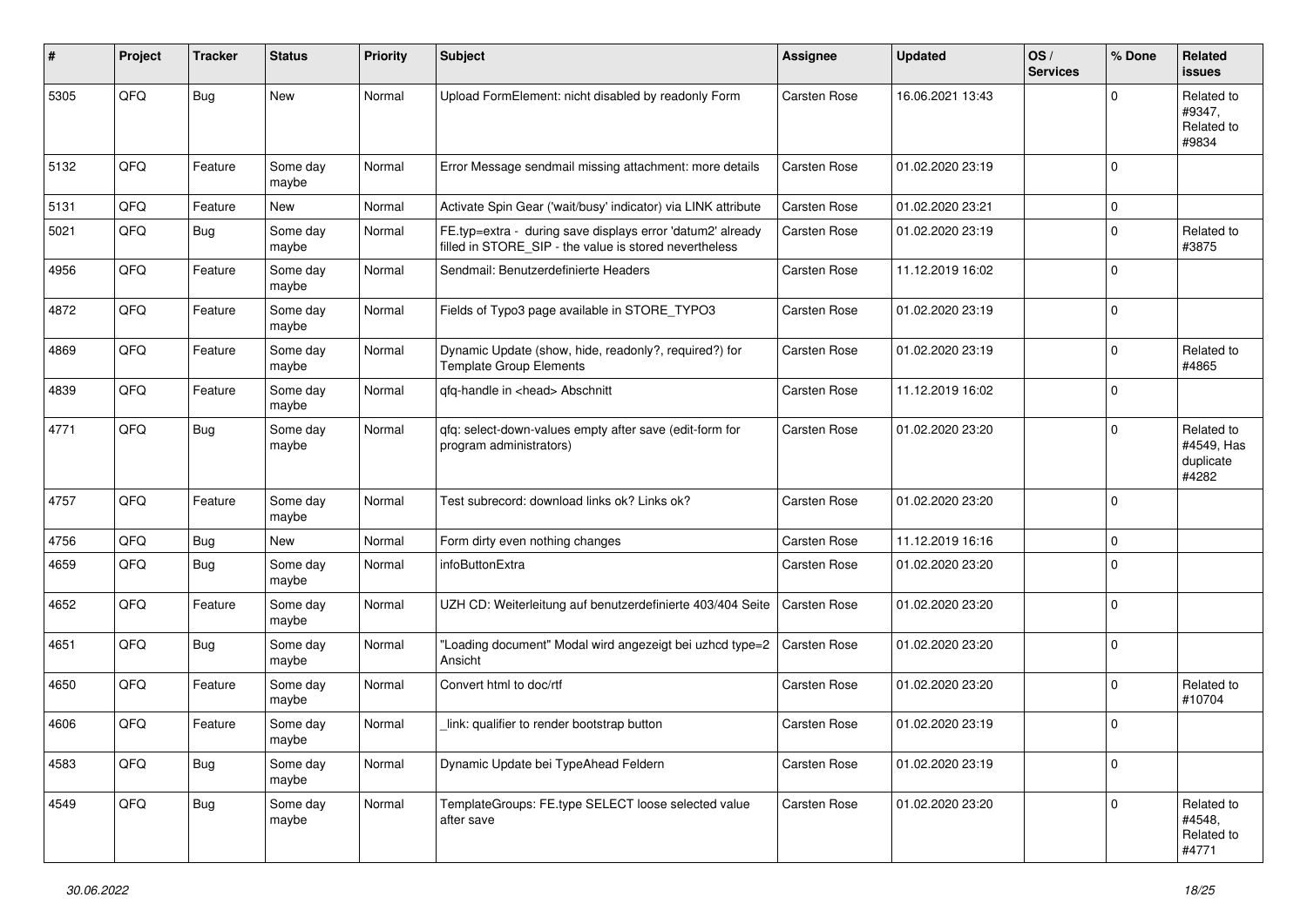| #    | Project    | <b>Tracker</b> | <b>Status</b>     | <b>Priority</b> | <b>Subject</b>                                                                                                          | <b>Assignee</b> | <b>Updated</b>   | OS/<br><b>Services</b> | % Done      | Related<br><b>issues</b>                    |
|------|------------|----------------|-------------------|-----------------|-------------------------------------------------------------------------------------------------------------------------|-----------------|------------------|------------------------|-------------|---------------------------------------------|
| 4528 | QFQ        | Bug            | Some day<br>maybe | Normal          | extraButtonLock mit SQLAhead Bug                                                                                        | Carsten Rose    | 01.02.2020 23:19 |                        | $\Omega$    |                                             |
| 4413 | QFQ        | Feature        | <b>New</b>        | Normal          | fieldset: show/hidden, modeSql, dynamicUpdate                                                                           | Carsten Rose    | 09.02.2022 15:19 |                        | $\mathbf 0$ |                                             |
| 4365 | QFQ        | Feature        | Some day<br>maybe | Normal          | Multi Language: new way of config                                                                                       | Carsten Rose    | 01.02.2020 23:20 |                        | $\Omega$    |                                             |
| 4349 | QFQ        | Feature        | Some day<br>maybe | Normal          | link download: downloaded external URL to<br>deliver/concatenate - check mimetipe and handle it correctly               | Carsten Rose    | 11.12.2019 16:02 |                        | $\Omega$    |                                             |
| 4343 | QFQ        | Feature        | Some day<br>maybe | Normal          | Link: Classifier to add 'attributes'                                                                                    | Carsten Rose    | 01.02.2020 23:20 |                        | $\Omega$    | Related to<br>#14077                        |
| 4330 | QFQ        | Feature        | Some day<br>maybe | Normal          | Error Message: report missing {{ / }} in sqlUpdate, sqlInsert,<br>sqlDelete, sqlAfter, sqlBefore in FE action elements. | Carsten Rose    | 01.02.2020 23:20 |                        | $\Omega$    |                                             |
| 4328 | QFQ        | Bug            | Some day<br>maybe | Normal          | Error Message: Show FE name/number on problems in FE                                                                    | Carsten Rose    | 01.02.2020 23:20 |                        | $\mathbf 0$ |                                             |
| 4293 | QFQ        | Bug            | Some day<br>maybe | Normal          | Download broken if token 'd:' is missing - but no error<br>message                                                      | Carsten Rose    | 11.12.2019 16:03 |                        | $\Omega$    | Related to<br>#7514                         |
| 4259 | QFQ        | Feature        | Some day<br>maybe | Normal          | Instant trigger a cron job                                                                                              | Carsten Rose    | 11.12.2019 16:03 |                        | $\mathbf 0$ |                                             |
| 4250 | QFQ        | Feature        | <b>New</b>        | Normal          | AutoCron in QFQ via PHP                                                                                                 | Carsten Rose    | 01.02.2020 23:21 |                        | $\Omega$    | Related to<br>#3292,<br>Related to<br>#3291 |
| 4197 | QFQ        | Feature        | Some day<br>maybe | Normal          | Unit Test fuer JSON Stream von QuickFormQuery.php ><br>doForm()                                                         | Carsten Rose    | 11.12.2019 16:03 |                        | $\Omega$    |                                             |
| 4092 | QFQ        | Bug            | Some day<br>maybe | Normal          | 1) Logging verbessern wann welches FE warum<br>ausgefuehrt wird, 2) Documentation: Best Practice Template<br>Group      | Carsten Rose    | 01.02.2020 23:19 |                        | $\Omega$    | Related to<br>#3504                         |
| 4082 | QFQ        | Feature        | <b>New</b>        | Normal          | Dynamic Update: modeSql - useful default                                                                                | Carsten Rose    | 01.02.2020 23:22 |                        | $\mathbf 0$ |                                             |
| 4050 | QFQ        | Feature        | <b>New</b>        | Normal          | sql.log: 1) FormElement ID which causes a specific action,<br>2) Result in the same row.                                | Carsten Rose    | 15.04.2020 11:35 |                        | $\Omega$    | Related to<br>#5458                         |
| 4026 | QFQ        | Feature        | Some day<br>maybe | Normal          | sqlLog.sql: log number of FE.id                                                                                         | Carsten Rose    | 11.12.2019 16:03 |                        | $\Omega$    | Related to<br>#5458                         |
| 4023 | QFQ        | Feature        | <b>New</b>        | Normal          | prepared statements - FE action: salveld, sqllnsert,<br>sqlUpdate, sqlDelete, sqlBefore, sqlAfter                       | Carsten Rose    | 11.12.2019 16:15 |                        | $\mathbf 0$ |                                             |
| 4018 | <b>OFO</b> | Feature        | <b>New</b>        | Normal          | typeahead: long query parameter / answer triggers 'Attack<br>detected' and purges current SIP storage.                  | Carsten Rose    | 29.06.2022 22:46 |                        | $\Omega$    | Related to<br>#9077                         |
| 4008 | QFQ        | Bug            | Some day<br>maybe | Normal          | FormElemen.type=sendmail: wrong 'TO' if 'real<br>name <rea@mail.to>' is used</rea@mail.to>                              | Carsten Rose    | 11.12.2019 16:03 |                        | $\Omega$    |                                             |
| 3991 | QFQ        | Feature        | Some day<br>maybe | Normal          | report: Columnname '_skipWrap' skips 'fbeg', 'fend'                                                                     | Carsten Rose    | 11.12.2019 16:03 |                        | $\Omega$    |                                             |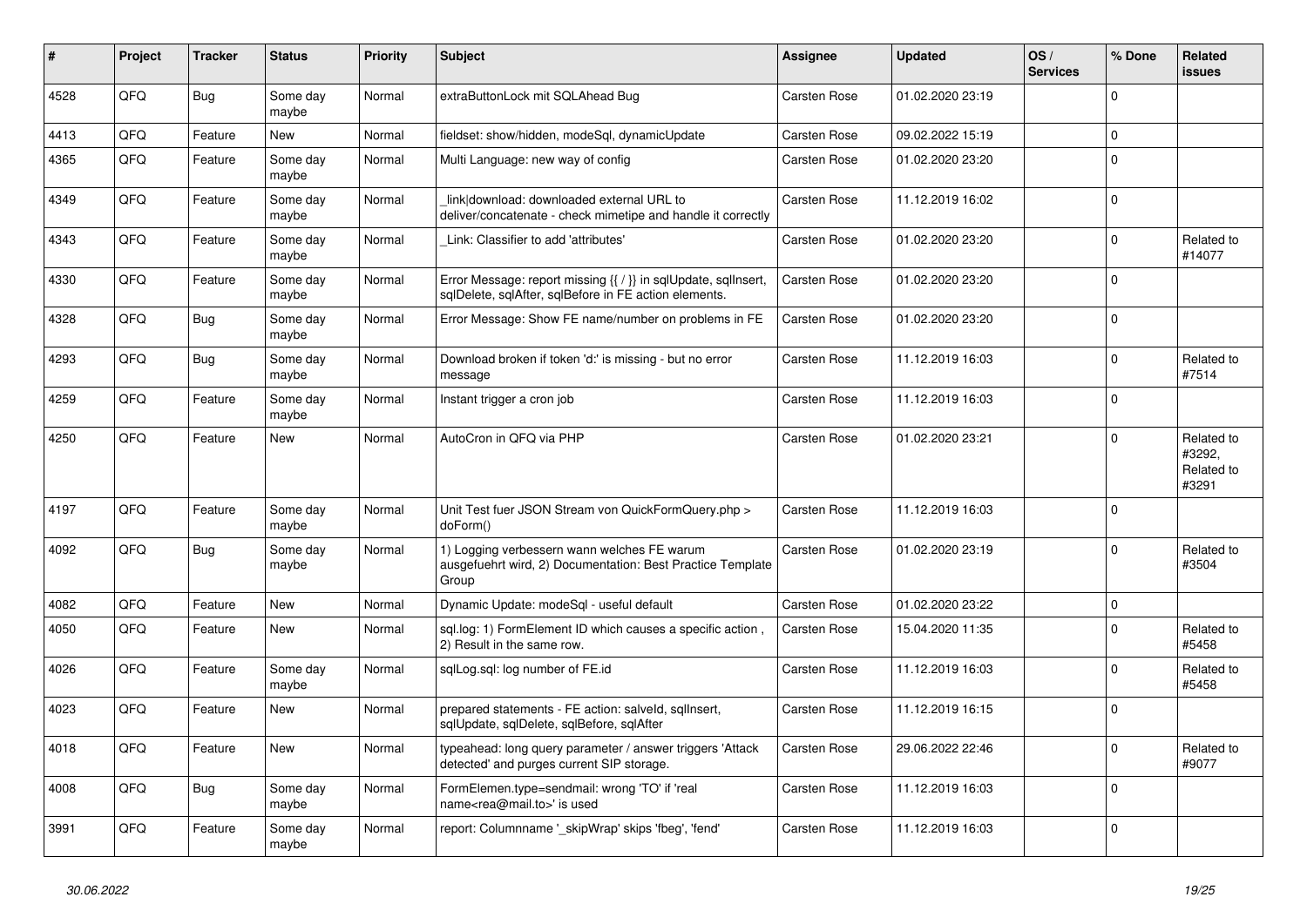| #    | Project | <b>Tracker</b> | <b>Status</b>     | <b>Priority</b> | <b>Subject</b>                                                                                                                               | Assignee            | <b>Updated</b>   | OS/<br><b>Services</b> | % Done      | <b>Related</b><br><b>issues</b>             |
|------|---------|----------------|-------------------|-----------------|----------------------------------------------------------------------------------------------------------------------------------------------|---------------------|------------------|------------------------|-------------|---------------------------------------------|
| 3947 | QFQ     | Feature        | Some day<br>maybe | Normal          | Attack detectect: logout current user                                                                                                        | Carsten Rose        | 11.12.2019 16:03 |                        | $\Omega$    | Related to<br>#5458,<br>Related to<br>#6299 |
| 3942 | QFQ     | Feature        | Some day<br>maybe | Normal          | Action Elemente: neu generierte IDs via FE weitergeben                                                                                       | Carsten Rose        | 11.12.2019 16:03 |                        | $\Omega$    | Related to<br>#3941                         |
| 3941 | QFQ     | Feature        | Some day<br>maybe | Normal          | sqlAfter: es sollten mehrere moeglich sein                                                                                                   | Carsten Rose        | 11.12.2019 16:03 |                        | $\Omega$    | Related to<br>#3942                         |
| 3905 | QFQ     | Feature        | Some day<br>maybe | Normal          | Documentation: Best Practice anhand eines Online<br>Bewerbungstools                                                                          | Carsten Rose        | 11.12.2019 16:03 |                        | $\mathbf 0$ |                                             |
| 3900 | QFQ     | Feature        | Some day<br>maybe | Normal          | Extend documentation of 'Copy / Paste'                                                                                                       | Carsten Rose        | 11.12.2019 16:03 |                        | $\mathbf 0$ | Related to<br>#3899                         |
| 3895 | QFQ     | <b>Bug</b>     | Some day<br>maybe | Normal          | typeahead pedantic: on lehrkredit Idap webpass - if only one<br>person is in dropdown, such person can't be selected                         | Carsten Rose        | 11.12.2019 16:03 |                        | $\mathbf 0$ |                                             |
| 3882 | QFQ     | <b>Bug</b>     | Some day<br>maybe | Normal          | templateGroup: disable 'add' if limit is reached - funktioniert<br>nicht wenn bereits records existierten                                    | Carsten Rose        | 11.12.2019 16:03 |                        | $\mathbf 0$ |                                             |
| 3877 | QFQ     | Feature        | Some day<br>maybe | Normal          | FormEditor: die Felder die aktuell nicht gebraucht werden<br>nur auf readonly/disabled setzen (nicht ausblenden > das<br>irritiert.          | Carsten Rose        | 11.12.2019 16:03 |                        | $\mathbf 0$ |                                             |
| 3867 | QFQ     | Feature        | Priorize          | Normal          | Readonly Formular: Template Groups add/delete<br>ausbeldnen                                                                                  | Carsten Rose        | 05.05.2021 22:12 |                        | $\Omega$    |                                             |
| 3811 | QFQ     | <b>Bug</b>     | Some day<br>maybe | Normal          | Dynamic Update: extraButtonInfo - Text aktualisieren                                                                                         | Carsten Rose        | 11.12.2019 16:03 |                        | $\Omega$    | Related to<br>#11517                        |
| 3782 | QFQ     | <b>Bug</b>     | Priorize          | Normal          | Bei fehlerhafter Eingabe (z.B. Datum) sollte das erwartete<br>Format angezeigt werden                                                        | Carsten Rose        | 01.02.2020 10:13 |                        | $\Omega$    |                                             |
| 3750 | QFQ     | <b>Bug</b>     | Some day<br>maybe | Normal          | FE in a row: if one violates check, all are red                                                                                              | Carsten Rose        | 11.12.2019 16:03 |                        | $\Omega$    |                                             |
| 3708 | QFQ     | Feature        | Some day<br>maybe | Normal          | Form: input - 'specialchars', 'none'  gewisse tags<br>erlauben, andere verbieten                                                             | Carsten Rose        | 11.12.2019 16:02 |                        | $\mathbf 0$ | Related to<br>#14320                        |
| 3682 | QFQ     | <b>Bug</b>     | Some day<br>maybe | Normal          | Dynamic update: Radio buttons                                                                                                                | Carsten Rose        | 11.12.2019 16:02 |                        | $\Omega$    |                                             |
| 3677 | QFQ     | Feature        | Some day<br>maybe | Normal          | wkhtmltopdf: FE User access prohibited, if client IP changes<br>\$TYPO3_CONF_VARS[FE][lockIP]                                                | Carsten Rose        | 11.12.2019 16:02 |                        | $\Omega$    |                                             |
| 3666 | QFQ     | Feature        | Some day<br>maybe | Normal          | a) Performance Messung: mysql_real_escape_string() im<br>Vergleich zu str_replace(), b) doppeltes Aufrufen von<br>mysql_real_escape_string() | Carsten Rose        | 11.12.2019 16:02 |                        | $\Omega$    |                                             |
| 3588 | QFQ     | Bug            | Some day<br>maybe | Normal          | templateGroup: versteckte Elemente werden weiterhin<br>gespeichert.                                                                          | Carsten Rose        | 11.12.2019 16:02 |                        | $\Omega$    |                                             |
| 3547 | QFQ     | Bug            | <b>New</b>        | Normal          | FE of type 'note' causes writing of empty fields.                                                                                            | <b>Carsten Rose</b> | 01.02.2020 23:21 |                        | $\mathbf 0$ |                                             |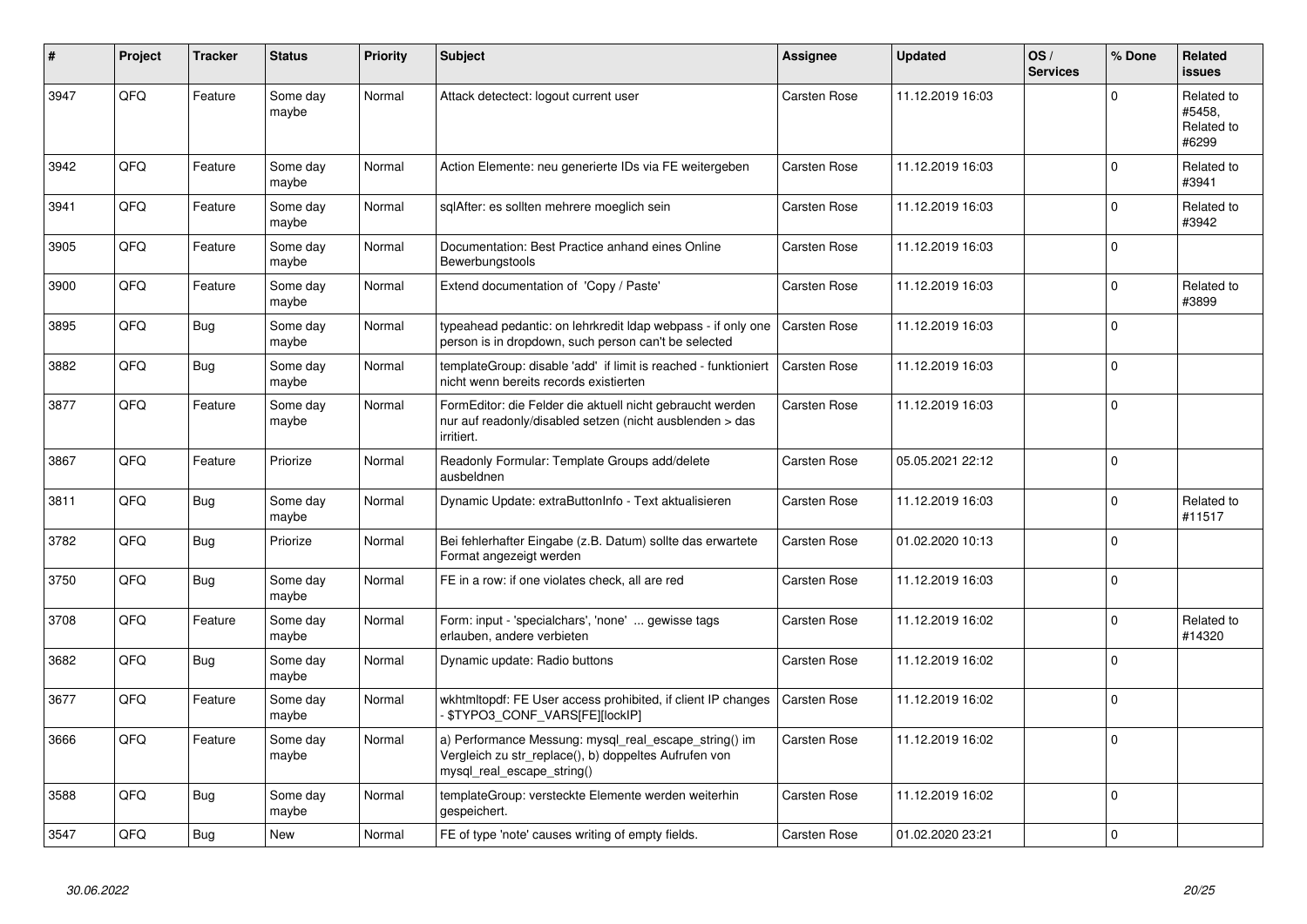| #    | Project | <b>Tracker</b> | <b>Status</b>     | <b>Priority</b> | <b>Subject</b>                                                                                                                | <b>Assignee</b>     | <b>Updated</b>   | OS/<br><b>Services</b> | % Done         | Related<br><b>issues</b>                    |
|------|---------|----------------|-------------------|-----------------|-------------------------------------------------------------------------------------------------------------------------------|---------------------|------------------|------------------------|----------------|---------------------------------------------|
| 3504 | QFQ     | Feature        | <b>New</b>        | Normal          | Logging: welche Action FEs werden wann wie ausgefuehrt                                                                        | Carsten Rose        | 01.02.2020 23:21 |                        | 0              | Related to<br>#5458,<br>Related to<br>#4092 |
| 3458 | QFQ     | Feature        | Some day<br>maybe | Normal          | Display 'Edit Form Element'-Checkbox on form: should<br>depend on FE Group                                                    | <b>Carsten Rose</b> | 11.12.2019 16:02 |                        | $\Omega$       | Related to<br>#3447                         |
| 3457 | QFQ     | Feature        | Some day<br>maybe | Normal          | LDAP: concat multi values to one single entry                                                                                 | <b>Carsten Rose</b> | 11.12.2019 16:02 |                        | $\Omega$       |                                             |
| 3432 | QFQ     | Feature        | New               | Normal          | subrecord: dynamicUpdate                                                                                                      | Carsten Rose        | 11.06.2020 21:10 |                        | $\overline{0}$ | Related to<br>#5691                         |
| 3402 | QFQ     | Feature        | Some day<br>maybe | Normal          | Syntax Highlighting via CodeMirror                                                                                            | Carsten Rose        | 11.12.2019 16:02 |                        | 100            | Related to<br>#3207                         |
| 3385 | QFQ     | Feature        | Some day<br>maybe | Normal          | templateGroup: insert/update/delete non primary records                                                                       | Carsten Rose        | 11.12.2019 16:02 |                        | $\Omega$       |                                             |
| 3350 | QFQ     | Feature        | Some day<br>maybe | Normal          | FormEditor: Hilfetext hinter 'checktype'                                                                                      | Carsten Rose        | 11.12.2019 16:02 |                        | $\Omega$       |                                             |
| 3349 | QFQ     | Bug            | Some day<br>maybe | Normal          | config.qfq.ini: a) vertraegt keine '=' im Value (z.B. Passwort),<br>b) Values sollten in ticks einschliessbar sein (spaces, ) | Carsten Rose        | 11.12.2019 16:02 |                        | 0              |                                             |
| 3332 | QFQ     | Feature        | Some day<br>maybe | Normal          | Uploads: Thumbnails, Details zum hochgeladenen File                                                                           | Carsten Rose        | 11.12.2019 16:02 |                        | 0              | Related to<br>#3264,<br>Related to<br>#5333 |
| 3331 | QFQ     | Feature        | Some day<br>maybe | Normal          | Default Tooltip fuer page? Links: mit Form und Record ID                                                                      | Carsten Rose        | 11.12.2019 16:02 |                        | 0              |                                             |
| 3291 | QFQ     | Feature        | Some day<br>maybe | Normal          | AutoCron websiteToken                                                                                                         | Carsten Rose        | 11.12.2019 16:02 |                        | $\overline{0}$ | Related to<br>#4250                         |
| 3285 | QFQ     | Feature        | Some day<br>maybe | Normal          | Zeichenlimit pro Feld: textarea / editor                                                                                      | Carsten Rose        | 11.12.2019 16:02 |                        | 0              |                                             |
| 3267 | QFQ     | Feature        | Some day<br>maybe | Normal          | 2 Forms auf einer Seite: real + Read only                                                                                     | <b>Carsten Rose</b> | 11.12.2019 16:03 |                        | 0              |                                             |
| 3216 | QFQ     | Feature        | Some day<br>maybe | Normal          | dynamic update für checkbox label2                                                                                            | Carsten Rose        | 11.12.2019 16:03 |                        | 0              | Related to<br>#2081                         |
| 3130 | QFQ     | <b>Bug</b>     | Some day<br>maybe | Normal          | Debug Info's nicht korrekt nach 'New > Save'.                                                                                 | <b>Carsten Rose</b> | 11.12.2019 16:03 |                        | 0              | Related to<br>#3253                         |
| 2995 | QFQ     | Feature        | Some day<br>maybe | Normal          | Dropdown JQuery Plugin: 'chosen' - Moeglichkeit um Select<br>Listen mehr Funktion zu geben. Kein Bootstrap noetig.            | Carsten Rose        | 11.12.2019 16:03 |                        | $\Omega$       |                                             |
| 2643 | QFQ     | Bug            | Some day<br>maybe | Normal          | Zend / PHP Webinars anschauen                                                                                                 | Carsten Rose        | 01.02.2020 15:56 |                        | 0              |                                             |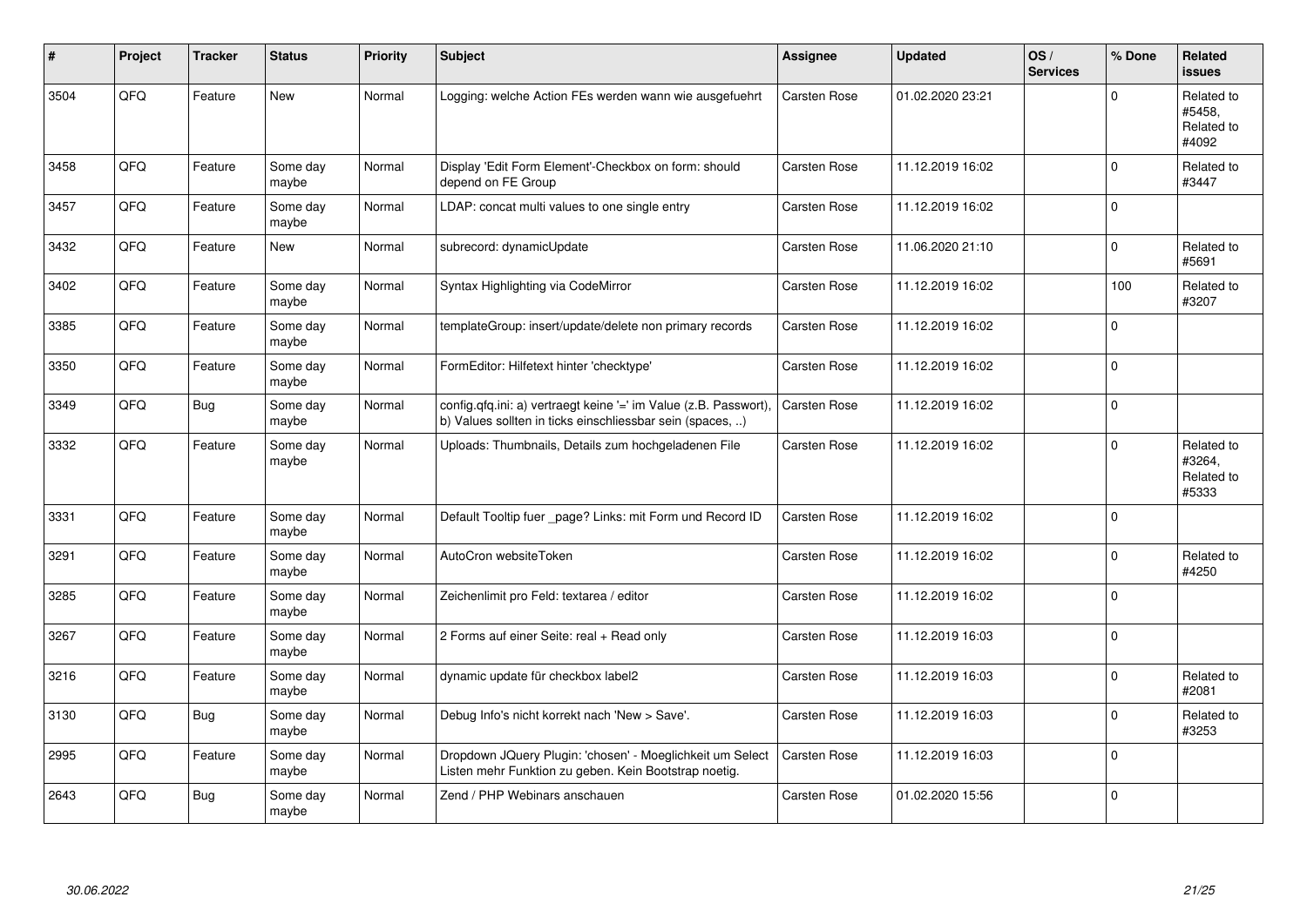| #     | Project | <b>Tracker</b> | <b>Status</b>     | <b>Priority</b> | Subject                                                                                | <b>Assignee</b>     | <b>Updated</b>   | OS/<br><b>Services</b> | % Done   | Related<br><b>issues</b>                                               |
|-------|---------|----------------|-------------------|-----------------|----------------------------------------------------------------------------------------|---------------------|------------------|------------------------|----------|------------------------------------------------------------------------|
| 2361  | QFQ     | Feature        | <b>New</b>        | Normal          | Logging wer/wann/wo welches Formular aufgerufen hat                                    | <b>Carsten Rose</b> | 11.12.2019 16:15 |                        | $\Omega$ | Related to<br>#4432,<br>Related to<br>#7480                            |
| 2084  | QFQ     | Feature        | Some day<br>maybe | Normal          | Mailto mit encryption: Subrecord                                                       | Carsten Rose        | 11.12.2019 16:03 |                        | 0        | Related to<br>#2082                                                    |
| 1946  | QFQ     | Feature        | Some day<br>maybe | Normal          | Kontrolle ob der ReadOnly Modus bei den<br>Formularelementen korrekt implementiert ist | Carsten Rose        | 11.12.2019 16:03 |                        | $\Omega$ |                                                                        |
| 1635  | QFQ     | Feature        | Some day<br>maybe | Normal          | QFQ Extension content record: weitere Optionen<br>einblenden.                          | Carsten Rose        | 11.12.2019 16:03 |                        | $\Omega$ |                                                                        |
| 13647 | QFQ     | Bug            | New               | Normal          | Autofocus funktioniert nicht auf Chrome                                                | Benjamin Baer       | 19.03.2022 17:44 |                        | 0        |                                                                        |
| 13528 | QFQ     | <b>Bug</b>     | <b>New</b>        | Normal          | qfq.io > releases: es wird kein neues Release angelegt                                 | Benjamin Baer       | 19.03.2022 17:46 |                        | 0        |                                                                        |
| 12556 | QFQ     | Feature        | New               | Normal          | Pills Title: colored = static or dynamic on allrequiredgiven                           | Benjamin Baer       | 19.03.2022 17:49 |                        | 0        |                                                                        |
| 12490 | QFQ     | Feature        | <b>New</b>        | Normal          | Loading Plugins in QFQ - see what tinymce does. (lazy<br>loading)                      | Benjamin Baer       | 08.06.2022 10:37 |                        | 0        | Related to<br>#12611,<br>Related to<br>#10013,<br>Related to<br>#7732  |
| 12476 | QFQ     | Feature        | <b>New</b>        | Normal          | clearMe: a) should trigger 'dirty', b) sticky on textarea resize                       | Benjamin Baer       | 04.01.2022 08:40 |                        | $\Omega$ | Related to<br>#9528                                                    |
| 10003 | QFQ     | Feature        | Priorize          | Normal          | fieldset: stronger visualize group                                                     | Benjamin Baer       | 12.02.2020 08:13 |                        | 0        |                                                                        |
| 9898  | QFQ     | <b>Bug</b>     | Feedback          | Normal          | Formular trotz Timeout gespeichert                                                     | Benjamin Baer       | 01.02.2020 15:56 |                        | 0        |                                                                        |
| 9535  | QFQ     | Bug            | Feedback          | Normal          | Report:  AS '_vertical' - column to wide - vertical >> rot45,<br>rot <sub>90</sub>     | Benjamin Baer       | 01.02.2020 15:56 |                        | $\Omega$ |                                                                        |
| 9135  | QFQ     | Feature        | Priorize          | Normal          | Progress Bar generic / replace old hourglass download<br>popup                         | Benjamin Baer       | 03.01.2022 07:43 |                        | 0        |                                                                        |
| 9130  | QFQ     | Feature        | Some day<br>maybe | Normal          | tablesorter: Automatic Row numbering / Zeilenummer                                     | Benjamin Baer       | 01.02.2020 23:22 |                        | 0        |                                                                        |
| 8522  | QFQ     | Feature        | Some day<br>maybe | Normal          | build QFQ - npm warnings                                                               | Benjamin Baer       | 01.02.2020 23:19 |                        | 50       |                                                                        |
| 7965  | QFQ     | Feature        | Priorize          | Normal          | Input type 'text' with visual format - currency                                        | Benjamin Baer       | 03.01.2022 07:45 |                        | 0        |                                                                        |
| 7732  | QFQ     | Feature        | Some day<br>maybe | Normal          | Javascript: Lazy Loading der add on libs                                               | Benjamin Baer       | 08.06.2022 10:38 |                        | $\Omega$ | Related to<br>#12611,<br>Related to<br>#12490,<br>Related to<br>#10013 |
| 7730  | QFQ     | Feature        | Priorize          | Normal          | SELECT Box: title in between                                                           | Benjamin Baer       | 01.02.2020 23:22 |                        | $\Omega$ |                                                                        |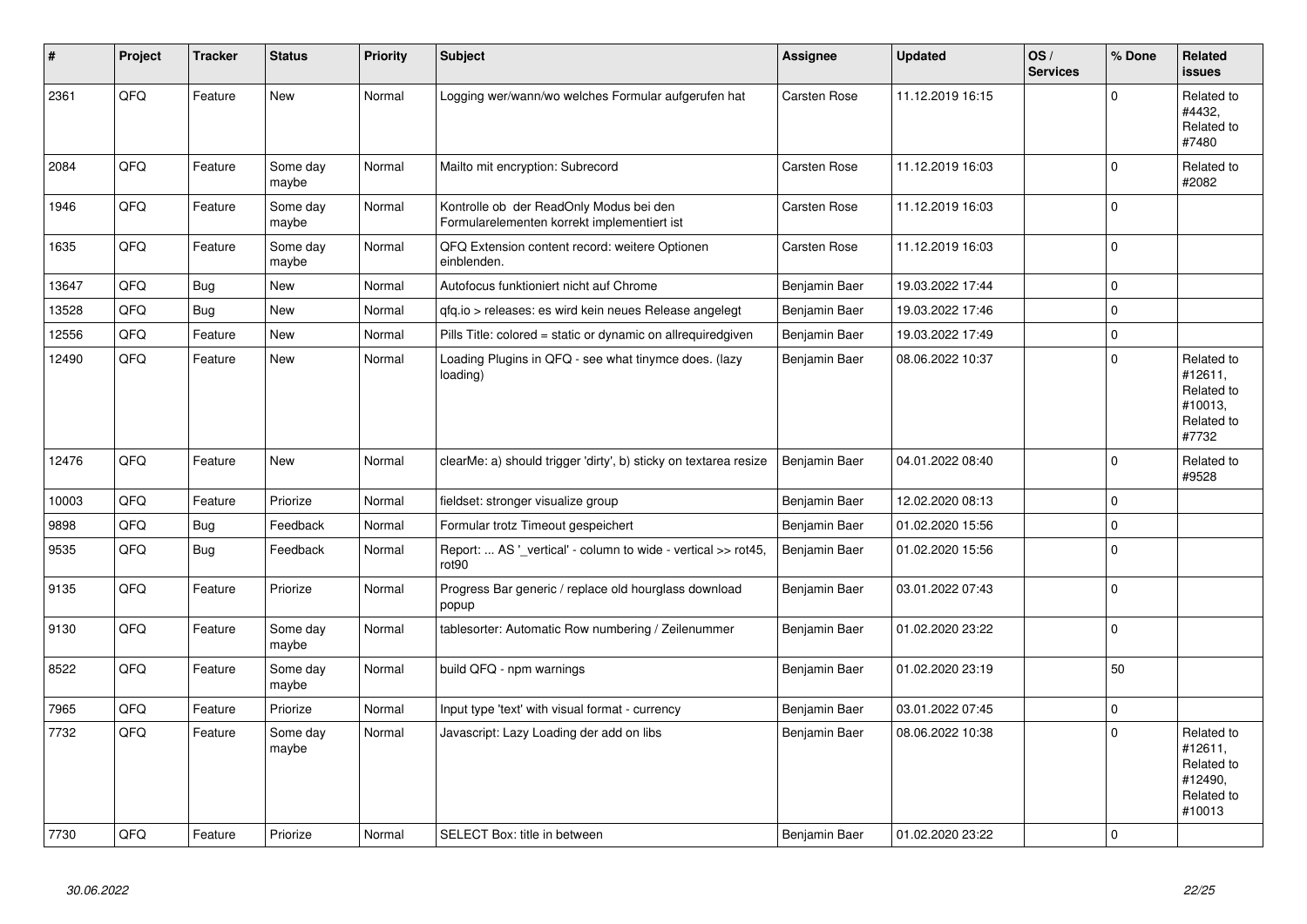| #     | Project | <b>Tracker</b> | <b>Status</b>     | <b>Priority</b> | <b>Subject</b>                                                                                                                                           | Assignee        | <b>Updated</b>   | OS/<br><b>Services</b> | % Done      | Related<br>issues    |
|-------|---------|----------------|-------------------|-----------------|----------------------------------------------------------------------------------------------------------------------------------------------------------|-----------------|------------------|------------------------|-------------|----------------------|
| 6972  | QFQ     | Feature        | Some day<br>maybe | Normal          | Fabric Clipboard / cross browser tab                                                                                                                     | Benjamin Baer   | 01.02.2020 23:21 |                        | $\Omega$    |                      |
| 6970  | QFQ     | Feature        | Some day<br>maybe | Normal          | tablesorter: default fuer 'sortReset' aendern von 'Ctrl' zu 'Alt'                                                                                        | Benjamin Baer   | 01.02.2020 23:21 |                        | $\mathbf 0$ |                      |
| 6870  | QFQ     | Feature        | Priorize          | Normal          | Click on 'link' triggers an API call                                                                                                                     | Benjamin Baer   | 03.01.2022 08:25 |                        | $\Omega$    |                      |
| 6801  | QFQ     | Feature        | Priorize          | Normal          | Fabric: Maximize / Fulllscreen                                                                                                                           | Benjamin Baer   | 21.03.2022 09:56 |                        | 0           |                      |
| 6566  | QFQ     | <b>Bug</b>     | Priorize          | Normal          | Link Function 'delete': provided parameter missing on page<br>reload                                                                                     | Benjamin Baer   | 03.01.2022 08:08 |                        | $\Omega$    |                      |
| 6224  | QFQ     | Feature        | Priorize          | Normal          | Dynamic update: fade in/out fields                                                                                                                       | Benjamin Baer   | 21.03.2022 09:50 |                        | 0           |                      |
| 6140  | QFQ     | Bug            | Priorize          | Normal          | QFQ DnD Sort: Locked fields                                                                                                                              | Benjamin Baer   | 21.03.2022 09:56 |                        | $\pmb{0}$   |                      |
| 5562  | QFQ     | Feature        | Priorize          | Normal          | Drag'n'Drop fuer Uploads                                                                                                                                 | Benjamin Baer   | 21.03.2022 09:52 |                        | $\mathbf 0$ | Related to<br>#9706  |
| 5389  | QFQ     | Feature        | Some day<br>maybe | Normal          | QFQ Design: Multline label / note                                                                                                                        | Benjamin Baer   | 01.02.2020 23:19 |                        | $\mathbf 0$ |                      |
| 5366  | QFQ     | Feature        | Priorize          | Normal          | Saving with keyboard shortcuts                                                                                                                           | Benjamin Baer   | 21.03.2022 09:47 |                        | $\pmb{0}$   |                      |
| 5024  | QFQ     | Feature        | Some day<br>maybe | Normal          | Fabric: Generate PDF with edits                                                                                                                          | Benjamin Baer   | 01.02.2020 23:20 |                        | $\mathbf 0$ | Related to<br>#10704 |
| 4457  | QFQ     | Bug            | Priorize          | Normal          | typeahead: pressing return to select an item, saves the form<br>and closes the form.                                                                     | Benjamin Baer   | 03.01.2022 08:01 |                        | $\mathbf 0$ | Related to<br>#4398  |
| 4454  | QFQ     | Bug            | Some day<br>maybe | Normal          | Required Elements: multiple elements in a row - whole row<br>marked if only one input is empty.                                                          | Benjamin Baer   | 01.02.2020 23:20 |                        | $\Omega$    |                      |
| 4420  | QFQ     | Feature        | Some day<br>maybe | Normal          | Client: Local Storage - store the changes of a form, local in<br>the browser.                                                                            | Benjamin Baer   | 11.12.2019 16:02 |                        | $\mathbf 0$ |                      |
| 4398  | QFQ     | <b>Bug</b>     | Some day<br>maybe | Normal          | Typeahead: mouse click in a prefilled input opens a single<br>item dropdown with the current value - click on it seems to<br>set the value, not the key. | Benjamin Baer   | 01.02.2020 23:20 |                        | $\mathbf 0$ | Related to<br>#4457  |
| 3692  | QFQ     | Feature        | Some day<br>maybe | Normal          | QFQ Webseite                                                                                                                                             | Benjamin Baer   | 11.12.2019 16:02 |                        | $\mathbf 0$ | Related to<br>#5033  |
| 3415  | QFQ     | Feature        | Some day<br>maybe | Normal          | FE Login Box Templatefile                                                                                                                                | Benjamin Baer   | 11.12.2019 16:02 |                        | $\mathbf 0$ |                      |
| 2665  | QFQ     | Bug            | Priorize          | Normal          | Dynamic Update funktioniert nicht, wenn beim<br>entsprechenden FormElement eine size angegeben ist.                                                      | Benjamin Baer   | 03.01.2022 08:12 |                        | 30          |                      |
| 2063  | QFQ     | <b>Bug</b>     | Some day<br>maybe | Normal          | Pills auf 'inaktiv' setzen falls keine Element auf dem Pill<br>sichtbar sind.                                                                            | Benjamin Baer   | 11.12.2019 16:03 |                        | $\mathbf 0$ | Related to<br>#3752  |
| 14185 | QFQ     | Feature        | New               | Normal          | External/Autocron.php - better suitable directory                                                                                                        | Support: System | 28.05.2022 11:03 |                        | $\mathbf 0$ |                      |
| 12156 | QFQ     | Feature        | <b>New</b>        | Normal          | Form: Optional disable 'leave page'                                                                                                                      |                 | 03.05.2021 20:45 |                        | $\mathbf 0$ |                      |
| 12135 | QFQ     | Feature        | <b>New</b>        | Normal          | Subrecord: Notiz                                                                                                                                         |                 | 24.04.2021 16:58 |                        | $\mathbf 0$ |                      |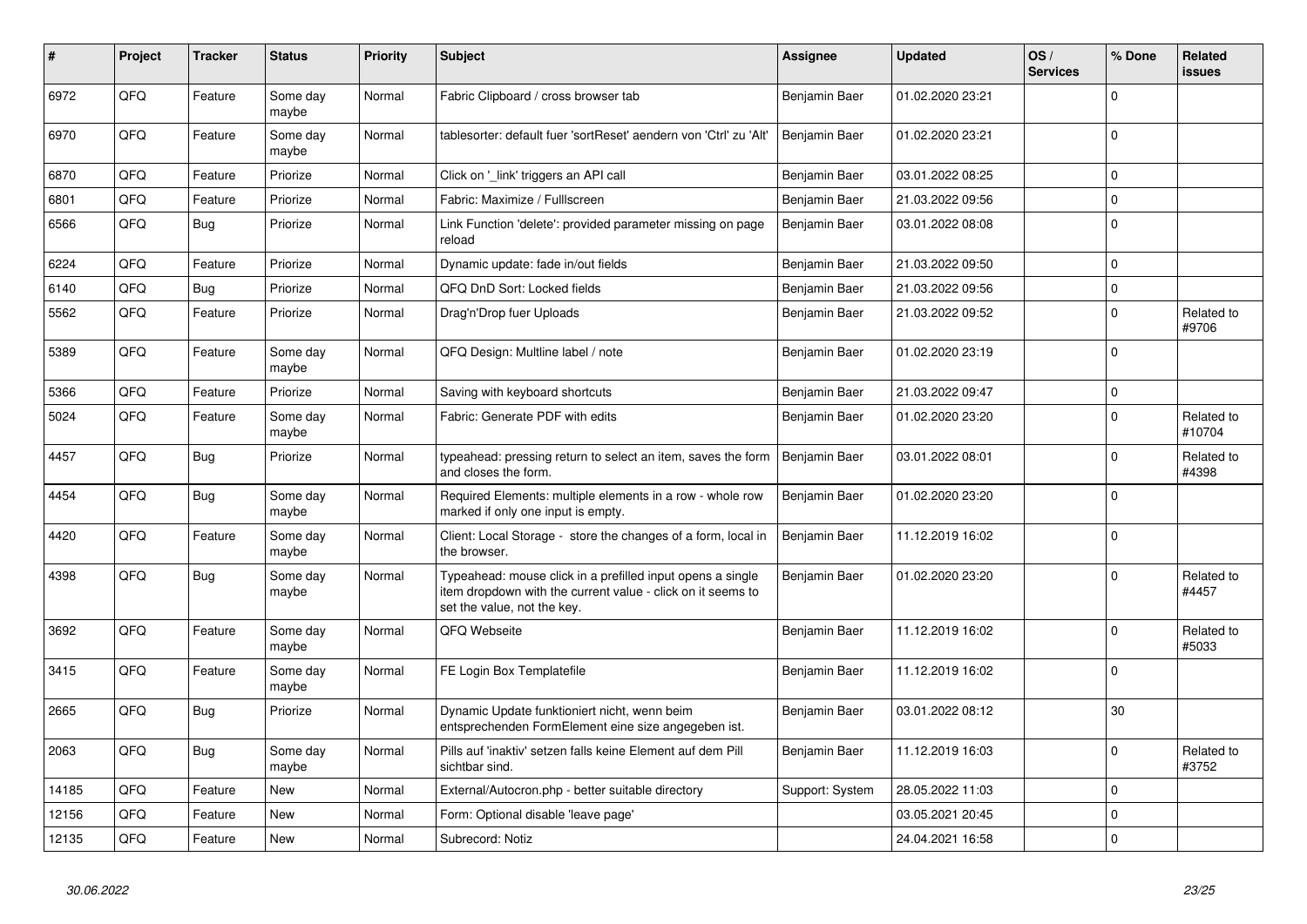| #     | Project | <b>Tracker</b> | <b>Status</b>     | <b>Priority</b> | <b>Subject</b>                                                                       | <b>Assignee</b> | <b>Updated</b>   | OS/<br><b>Services</b> | % Done      | Related<br>issues    |
|-------|---------|----------------|-------------------|-----------------|--------------------------------------------------------------------------------------|-----------------|------------------|------------------------|-------------|----------------------|
| 12039 | QFQ     | Feature        | <b>New</b>        | Normal          | Missing htmlSpecialChar() in pre processing on form submit                           |                 | 18.02.2021 00:09 |                        | $\Omega$    | Related to<br>#14320 |
| 12038 | QFQ     | Feature        | <b>New</b>        | Normal          | a) STORE_VAR: filenameOnlyStripUniq, b) SP:<br>QSTRIPUNIQ()                          |                 | 17.02.2021 23:55 |                        | 0           |                      |
| 11716 | QFQ     | Feature        | New               | Normal          | Form an beliebiger Stelle im Report anzeigen                                         |                 | 09.12.2020 09:47 |                        | 0           |                      |
| 11715 | QFQ     | <b>Bug</b>     | <b>New</b>        | Normal          | acceptZeroAsRequired and requiredOffButMark do not<br>coincide                       |                 | 08.12.2020 12:13 |                        | 0           |                      |
| 11535 | QFQ     | Feature        | <b>New</b>        | Normal          | Ability to create SQL columns in frontend QFQ forms                                  |                 | 17.11.2020 12:11 |                        | 0           |                      |
| 11534 | QFQ     | Feature        | <b>New</b>        | Normal          | Report: Action on selected rows - Table batchprocessing<br>feature                   |                 | 18.11.2020 08:15 |                        | 0           |                      |
| 11522 | QFQ     | Bug            | New               | Normal          | Aus/Einblenden von Reitern                                                           |                 | 13.11.2020 14:58 |                        | 0           |                      |
| 10890 | QFQ     | <b>Bug</b>     | <b>New</b>        | Normal          | AutoCron hangs                                                                       |                 | 20.07.2020 13:56 |                        | 0           |                      |
| 10874 | QFQ     | Feature        | New               | Normal          | Erstellen eines Foreign Keys in der Tabelle "FormElement"                            |                 | 13.07.2020 10:11 |                        | $\mathbf 0$ |                      |
| 10763 | QFQ     | Feature        | <b>New</b>        | Normal          | form accessed and submitted despite logout?                                          |                 | 16.06.2020 11:43 |                        | 0           |                      |
| 10759 | QFQ     | <b>Bug</b>     | New               | Normal          | emptyMeansNull - Feld falsch aktualisiert                                            |                 | 12.11.2020 23:45 |                        | $\pmb{0}$   |                      |
| 10738 | QFQ     | Feature        | Some day<br>maybe | Normal          | CORS headers for external API requests                                               |                 | 10.06.2020 14:00 |                        | $\mathbf 0$ |                      |
| 10384 | QFQ     | Feature        | <b>New</b>        | Normal          | Parameter Exchange QFQ Instances                                                     |                 | 07.05.2020 09:38 |                        | $\mathbf 0$ |                      |
| 10345 | QFQ     | Feature        | <b>New</b>        | Normal          | Templates - Patterns QFQ Style                                                       |                 | 03.05.2021 21:01 |                        | 0           | Related to<br>#10713 |
| 10324 | QFQ     | <b>Bug</b>     | New               | Normal          | Excel Export mit Template funktioniert nur, wenn Template<br>vor uid kommt           |                 | 30.03.2020 11:20 |                        | 0           | Related to<br>#10257 |
| 9855  | QFQ     | Bug            | New               | Normal          | <b>Required Check</b>                                                                |                 | 01.02.2020 15:56 |                        | 0           |                      |
| 9853  | QFQ     | Feature        | New               | Normal          | Check das SQL / QFQ / Mail Logfile geschrieben wird                                  |                 | 09.01.2020 11:15 |                        | $\mathbf 0$ |                      |
| 9126  | QFQ     | <b>Bug</b>     | Some day<br>maybe | Normal          | hidden Form elements are present in page source                                      |                 | 02.01.2021 18:41 |                        | 0           |                      |
| 9024  | QFQ     | Bug            | Some day<br>maybe | Normal          | QFQ Einarbeitung                                                                     |                 | 01.02.2020 15:56 |                        | 0           |                      |
| 9020  | QFQ     | <b>Bug</b>     | Some day<br>maybe | Normal          | radio mit buttonClass und dynamicUpdate lassen sich nicht<br>kombinieren             |                 | 11.12.2019 16:01 |                        | 0           |                      |
| 8056  | QFQ     | Feature        | Some day<br>maybe | Normal          | Termin Organisation (Reservation)                                                    |                 | 01.02.2020 23:19 |                        | $\mathbf 0$ | Related to<br>#8658  |
| 7921  | QFQ     | Feature        | Some day<br>maybe | Normal          | Rest API Export: URL kuerzer machen                                                  |                 | 01.02.2020 23:19 |                        | $\mathbf 0$ |                      |
| 7402  | QFQ     | Bug            | Some day<br>maybe | Normal          | thumbnail cache: outdated picture when permission denied<br>and permission resolved. |                 | 01.02.2020 23:20 |                        | $\mathbf 0$ |                      |